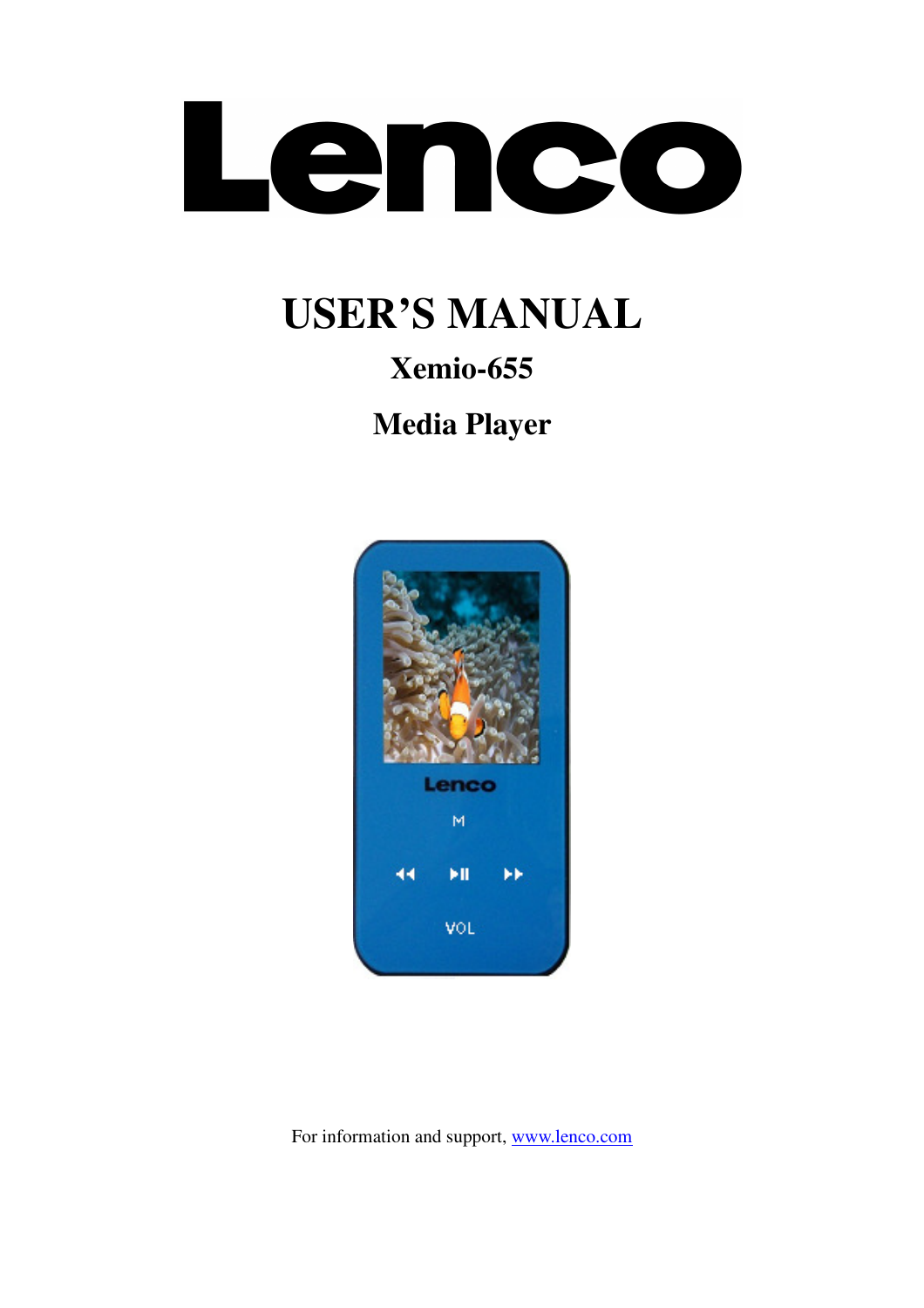# **Warnings**

#### **Don'ts**

- Do not place naked flames, such as lighted candles on or near the product.
- Do not place objects filled with liquids, such as vases on or near the product.
- Do not use or store this product in a place where it is subject to direct sunlight, heat, excessive dust or vibration.
- Do not use this product with wet hands.
- Do not clean this product with water or other liquids.
- Do not block or cover the slots and holes in the product.
- Do not push foreign objects into the slots or holes in the product.
- Do not attempt to open this product yourself. There are no user serviceable parts inside.
- Do not allow children access to plastic bags.

#### **SAFETY WARNINGS**

- Before using this product, read and follow all warnings and instructions.
- This product is not intended for use by young children. Young children should be properly supervised.
- This product is intended for household use only and not for commercial or industrial use.
- Do not expose to dripping or splashing.
- No naked flame sources, such as lighted candles, should be placed on the product.
- Ventilation should not be impeded by covering ventilation openings with items such as newspapers, table cloths, curtains and the like.
- Make sure the unit is adjusted to a stable position. Damage caused by using this product in an unstable position or by failure to follow any other warning or precaution contained within this user manual will not be covered by warranty.

Lenco suggests retaining the packaging in case for future transport of the product.

If at any time in the future you should need to dispose of this product please note that: All batteries and accumulators need to be removed from this product (Removal of Waste Batteries and Accumulators).

WARNING: Prolonged exposure to loud sounds from personal music players may lead to temporary or permanent hearing loss.



4P

**WARNING:** When participating in the traffic listening to a personal music player can make the listener less aware of potential dangers such as approaching cars.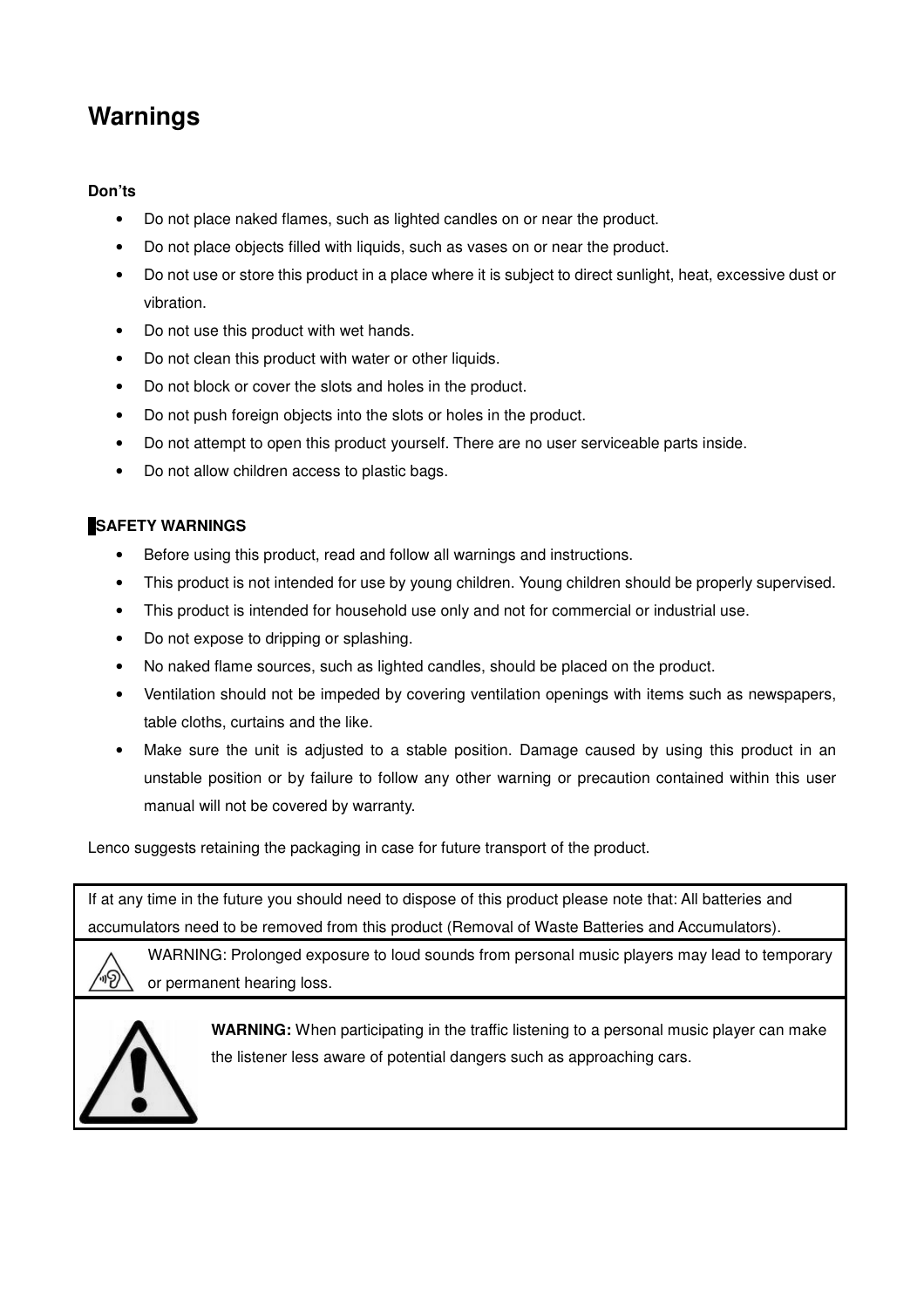### **1. Get to know the controls on Player**



| <b>Item</b>              | <b>Description</b>                                    | <b>Item</b> | <b>Description</b>                                      |
|--------------------------|-------------------------------------------------------|-------------|---------------------------------------------------------|
| 1                        | <b>TFT Display</b>                                    |             | $\blacktriangleright$ (Play / Pause / Standby ON - OFF) |
| $\overline{2}$           | Micro SD Memory Card Slot                             | 8           | <b>USB Mini Connector</b>                               |
| $\vert 3$                | $\blacktriangleright$ (Previous / Fast-Rewind / VOL-) | 19          | Main Power Switch (ON - OFF)                            |
| $\overline{\mathcal{A}}$ | <b>VOL</b> (Volume Control)                           | 10          | Mic                                                     |
| $\overline{5}$           | $M$ (Menu / Enter / Select)                           | 11          | Earphone Output Jack                                    |
| 6                        | $\blacktriangleright$ (Next / Fast-Forward / VOL+)    |             |                                                         |

### **About Player Battery**

Player has an internal, non–user-replaceable battery. For best results, the first time you use player, let it charge for about 2 hours or until the battery status icon in the "Connect" screen shows that the battery is in full.



**Battery is in full**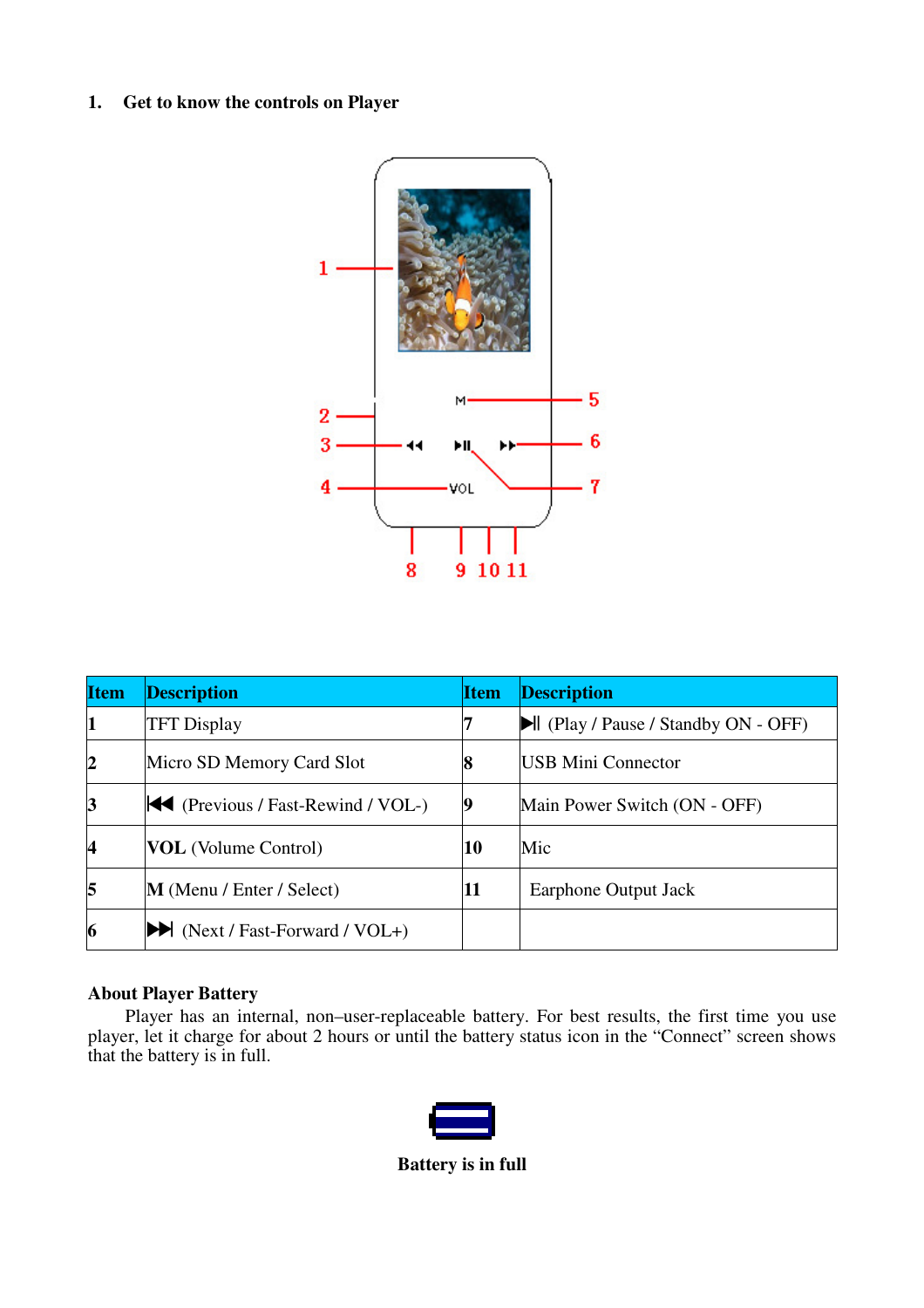**Note:** Player continues to use battery power after it's been turned off, if unit isn't used for a while, the battery might need to be charged.

- **a. Charging the Battery:**  You can charge the player battery in two ways:
- Connect player to your computer. Or,
- Use the USB power charger. (available separately)

#### **b. Connection and Charging:**

- Once you have connected player with computer / power charger, then you will see the "Connect" screen appear on screen,
- The level bars are running in battery status icon at the "Connect" screen. The battery is in charging.



#### **"Connect" Screen**



**Important:** The battery does not charge when your computer is in sleep. The USB port on most keyboards does not provide enough power to charge the player. Connect player to a USB 2.0 port on your computer only to prevent charge problem.

# **2. Connecting and Disconnecting Player**

You can connect the player with your computer to transfer those media files and recorded voice memos when necessary, and to charge the battery. Disconnect the player when you're done.

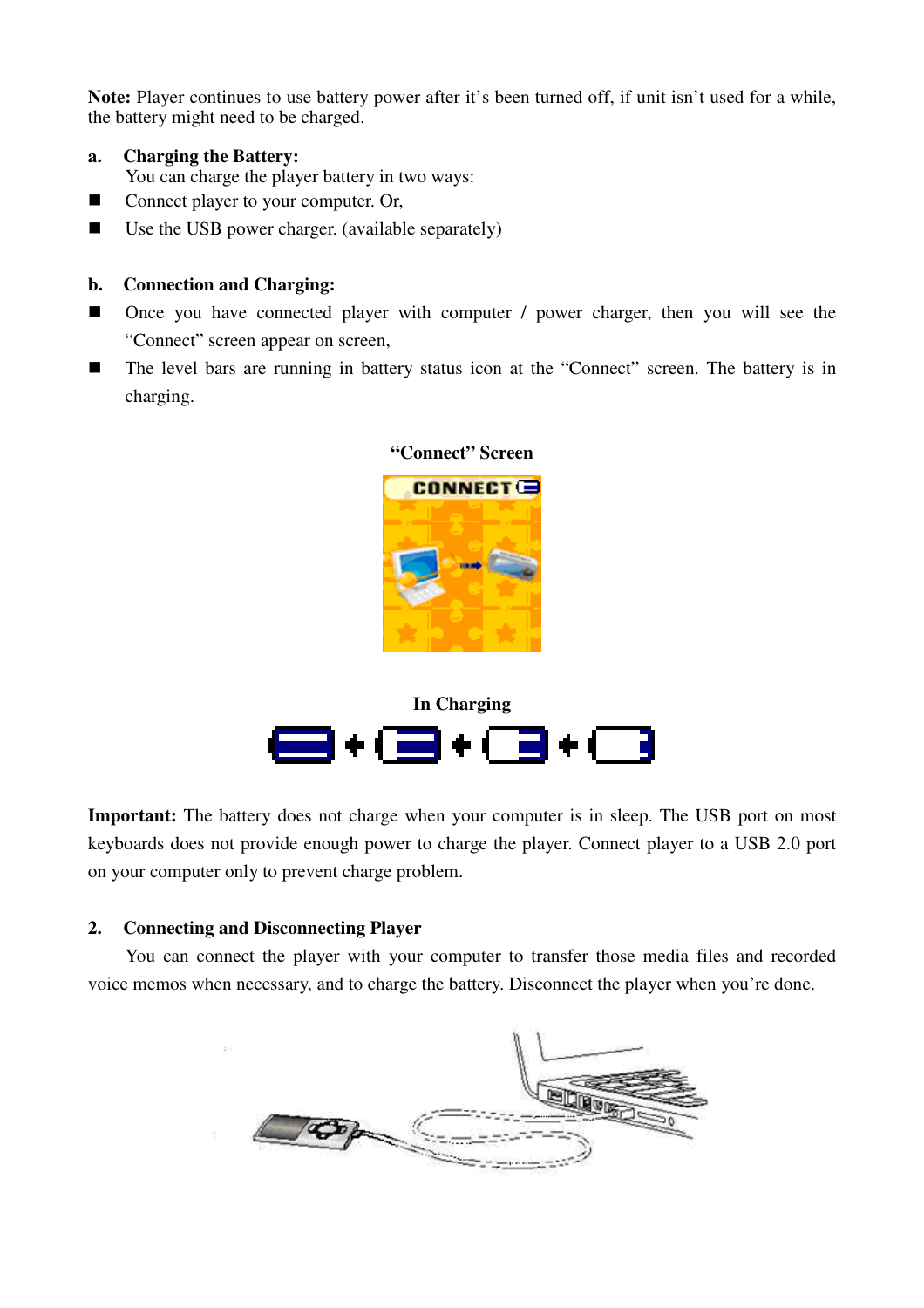# **a. To Connecting Player**

- To connect player to your computer, plug the connector of USB Cable into a USB port on your computer, and connect the other end to player, then the "Connect" screen appear for view.
- Now the player is ready for media files transfer with your computer and the battery is charging.
- You can transfer the media files by using the computer mouse use drag and place, or copy and paste, in between the player and your computer. Disconnect it when you're done.

# **b. To Disconnecting Player**

It's important not to disconnect player while it's syncing or transferring files. Eject the player before disconnect it.

- To eject player, press and hold **M** button for about 2 seconds, the "Connect" screen will switch to "Main Menu" screen. And now is safe to disconnect the player with your computer. Unplug the USB cable from the player. Or,
- If you're using a Windows PC, you can also eject player in My Computer or by clicking the "Safely Remove Hardware" icon in the Windows system tray, select the correspondence name of USB Device and choose "Stop" > choose "Confirm" > choose "Confirm" follow by the pop up windows you're your computer.
- If you're using a Mac, you can also eject player by dragging the player icon on the desktop to the Trash.
- Disconnect the USB cable from the player and computer, simply remove it.
- If you accidentally disconnect player without ejecting it, reconnect it to your computer and sync again. However, some media file may loss.

# **3. Getting Start the Player**

Turn ON / OFF the player and use of Main Menu.

- Slide the power switch to "ON" position, then you will see any one of the following shown Main Menu screen, Music / Movie / Record / Voice / Photo / eBook / Game / Setup, will appear on LCD after the Loading and Opening screen have displayed.
- $\blacksquare$  To standby OFF the player, press and hold the  $\blacksquare$  button for 3 4 seconds.
- $\blacksquare$  To turn ON the player again, press and hold the  $\blacksquare$  button for 3 4 seconds again.

# **"Main Menu" screens**



- (If Music chooses) (If Movie chooses) (If Record chooses) (If Play chooses)
	-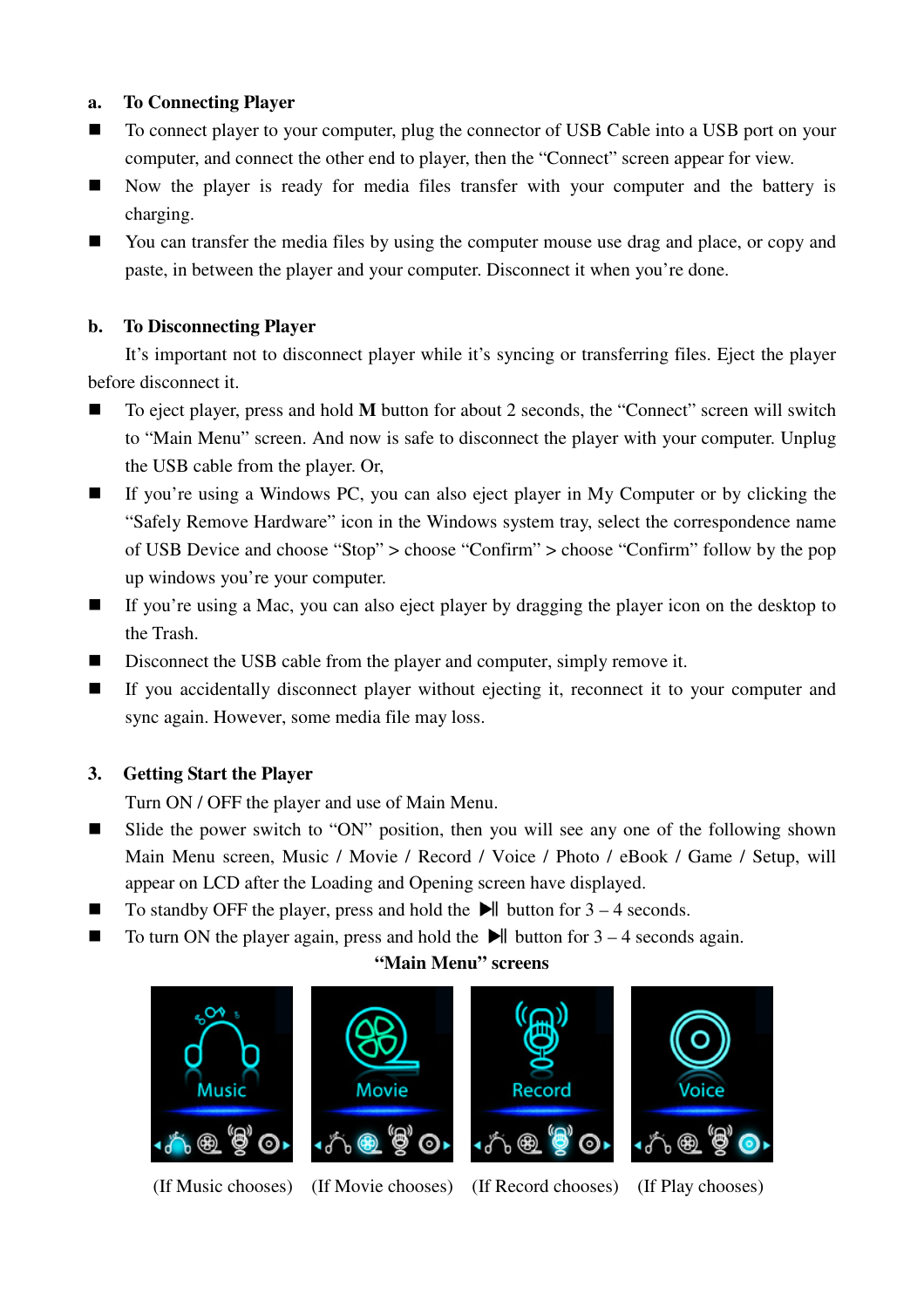

(If Picture chooses) (If Text chooses) (If Game chooses) (If Setting chooses)

# **4. Use Setup Menu**

You might need to set date  $\&$  time or change some default setting as you desired in setup sub menu before you start to use the player.

- To go into setup menu, from main menu, choose "**Setup**" by use  $\mathbf{+}\mathbf{+}$  /  $\mathbf{+}\mathbf{+}$  button and then press **M** button, a "Setting" menu appears to use.
- You can go back to previous menu by press the  $\blacktriangleright$  button during in setup menu. Or, press and hold the **M** button to return to main menu.



# **Setup Menu**

# **a. To Setup "System time" (Date & Time):**

- Choose "System time" by using  $\blacktriangleleft$  /  $\blacktriangleright$  button and then press **M** button, a date & time setting screen appears to use.
- **Press "VOL"** button, the year is highlighted then adjusting to current year by pressing the  $\blacktriangleleft$ /  $\blacktriangleright$  button. And repeating the adjusting methods by **"VOL"** and  $\blacktriangleright$   $\blacktriangleright$  button again for finished those items; Month, Date, Hour, Minute and seconds setting adjustment.
- Finally, you need to press the M button to confirm the adjustment and back to Setup menu, if not the date & time will not to memorize and you need to adjust them again.

**Important:** Don't turn OFF the player by the Power Switch if you want to keep the date  $\&$  time running in background, standby OFF the player by press and hold the  $\blacktriangleright$  button in this case. If not, the set date & time will be losses. Adjust the clock again if you want it to use.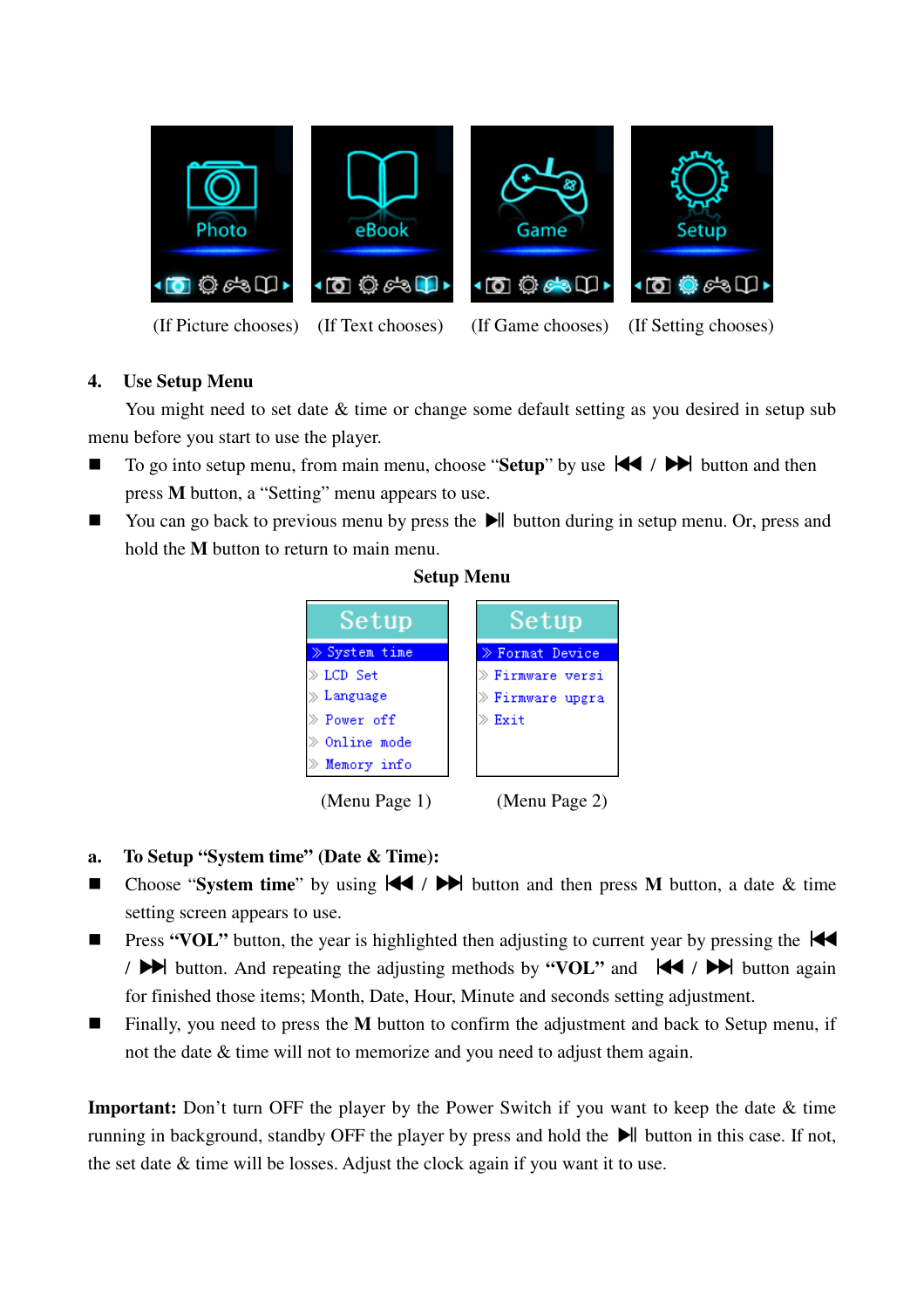### **b. To change "LCD set"**

You can set the backlight to illuminate the screen for a certain amount of time as you desired or make the backlight to always ON when every time you turn ON the player.

■ To change LCD backlight, choose "**LCD set**" > choose "**Dark mode**", a level bar with number appear then chose "0 (always On) / 5 / 10 / 15 / 20 / 25 / 30 / 35 / 40 / 45 / 50 seconds" as you desired by using **M** and  $\left|\frac{1}{2}\right|$  buttons. Choose "0" to prevent the LCD backlight from turning to off. (choosing this option decrease battery performance)

# **c. To Change "Language"**

This player can use difference OSD languages.

■ To set the language, choose "**Language**", and then choose which language as you desired by using **M** and  $|\blacktriangleleft$  /  $|\blacktriangleright\rangle$  buttons.

#### **d. To Set "Power Off"**

The Power Off setting can extend the time between battery charges by turning OFF the player when you are not using the controls or no operation. Also, Sleep function provided for more choice.

- To set power off time, choose "**Power off**", then choose "**Off time**", a levels bar with number menu appear, then choose "0 - 200 seconds" as you want by using **M** and  $\left|\bigarrow{ }$  /  $\rightarrow$  buttons.
- To set sleep time, choose "**Power off**", then choose "**Sleep time**", a levels bar with number menu appear, choose "0 / 10 / 20 / 30 / 40 / 50 / 60 / 70 / 80 / 90 / 100 / 110 / 120 minutes" as you want by using **M** and  $|\blacktriangleleft \rangle$  /  $|\blacktriangleright \blacktriangleright \rangle$  buttons.

# **e. To Change "Online mode"** (Applicable depend on Model)

You might need to change the online mode when connecting with computer system. In the sense that some operating systems (under Windows 2K SP4) cannot support two driver letters in one USB disk. The multiply driver is selected by device default; however, you can change it when necessary.

■ To change type of disk, choose "**Online mode**" choose "Multiply driver / Normal only (single ordinary disk) / Card only" by using M and  $\forall$  /  $\rightarrow$  buttons.

#### **f. To View "Memory info"**

You can view about the memory status of player, such as the numbers of remaining memory space available and the percentage of memory have used.

- To view the status, choose "**Memory info**" by using **M** and  $\blacktriangleleft$  /  $\blacktriangleright$  buttons. An information screen, remaining memory space available and percentage of memory used, appear for view.
- To return to setup menu or main menu press ▶ button or press and hold **M** button

#### **g. To "Format Device"**

You might need to format device the device memory. In some circumstances, the device memory may be corrupted, or you may need to format the memory card if it newly use with this device. However, you can format the device or memory card by the following method but all data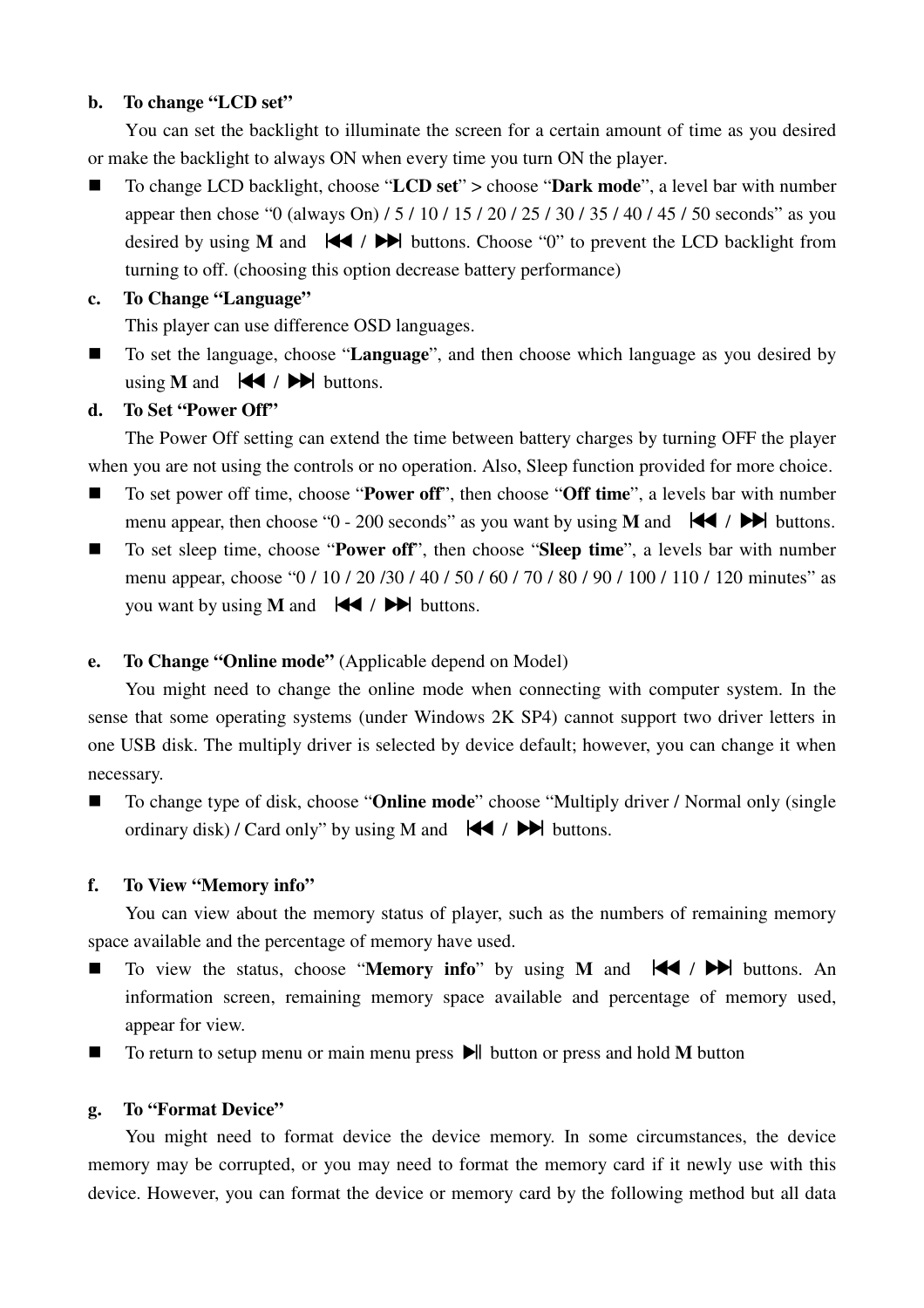will be losses.

■ Choose "**Format Device**" then choose "Format Disk / Format Card" by using **M** and  $\blacktriangleleft$  /  $\blacktriangleright$  buttons, and then choose OK to process or choose Cancel to exit and back to setup menu.

#### **h. To View "Firmware Version"**

- You might need to view the details about firmware information inside the Player.
- Choose "**Firmware version**" by using **M** and  $\blacktriangleleft$  /  $\blacktriangleright$  buttons, an information screen appear for view.
- To return to setup menu or main menu, press ► button or press and hold **M** button.

# **i. To "Firmware Upgrade"** (System Utility Tools required)

You might need to upgrade the firmware for advanced the player performance or firmware getting trouble or damaged in some circumstance, such as electrostatic voltage discharge issue happens. Please follow the instruction posted by the dealer (if any) or follow the instruction from System Utility Tools if provided. **It is not recommended to do if the player is proper working.**

#### **j. To "Exit"**

Select Exit to back to main menu. Or, press and hold the **M** button to go back main menu.

#### **5. Use Music Menu**

You can use music player to playback with supported music file format of audio coding; WMA and MP3 are supported by the player. To open the music player in Main Menu:

From main menu, choose "Music" by using  $\blacktriangleleft$  /  $\blacktriangleright$  and M button, a "Music Now Playing" screen appears to use.



- **a. To Play Music**
- In Music Now Playing screen, press  $\blacktriangleright$  button to start the play.
- **Press**  $\blacktriangleright$  button to pause the playing music. Press it again to play.

#### **b. Play Previous or Next Music**

- **Press**  $\blacktriangleright$  **button to play next music.**
- **Press**  $\blacktriangleleft$  button to play previous music.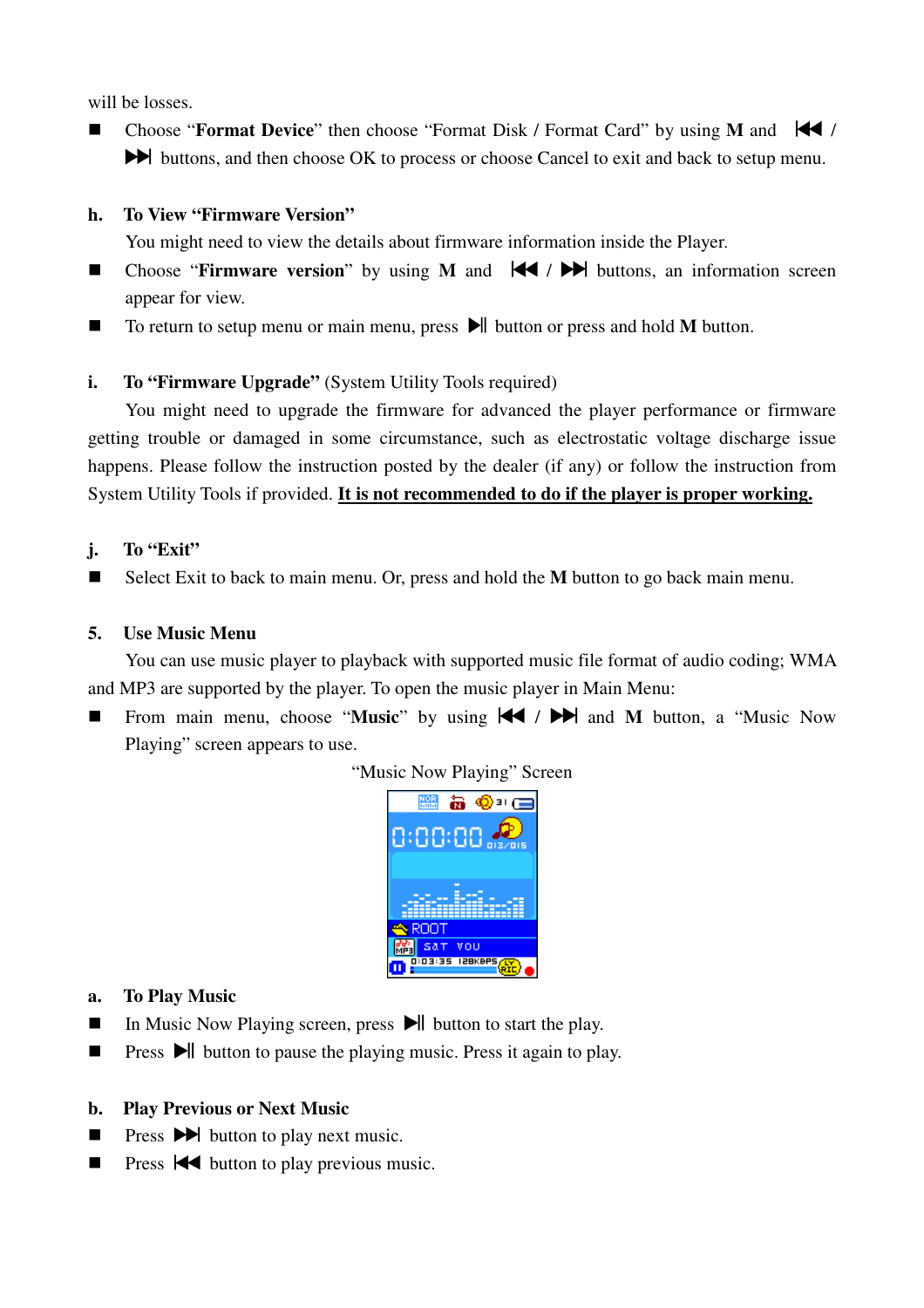- **c. Use Fast-Forward or Fast-Backward**
- **Press and hold**  $\blacktriangleright$  **button to use fast-forward**
- **Press and hold**  $\blacktriangleleft$  **button to use fast-backward.**

#### **d. Adjust volume level**

- In music playing, press "**VOL**" button, a change volume control screen appears, then press  $\blacktriangleleft$  /  $\blacktriangleright$  buttons to adjust volume levels to down / up
- Wait for  $6 8$  seconds or press  $\blacktriangleright$  button to return to music now playing screen.

**For hearing protection;** a beep warning will be heard from earphone, or display warning pop-up on TFT screen, when every time you increase the volume level and reach to the default setting level which may exceed 85dB. Press **M** button to accept the warning and enter into the volume control for increase the level and until to maximum level.

#### **e. Use Lyric Display**

This player supports "\*.LRC" lyric files and lyrics can synchronous displayed while playing music if you music has lyric included. How to know whether the lyrics exist? If the current song has matching lyric files, the color dot beside the Lyric Message icon will be turned to green color from red  $\overrightarrow{AB}$  in Music Now Playing screen.

- Playing the music with lyrics, and then press and hold **M** button to enter the lyric display mode and the lyrics is displaying and moving up accordingly with the playing music.
- **Press M** button to cancel the lyrics display and go back to Music Now Play screen if you want.

#### **6. Use Music Submenu in Music Stop Mode**

You might need to selecting folders for music play and delete music files. To do this:

#### **a. Local Folder**

- In Music Now Playing screen, press  $\blacktriangleright$  button to stop the playing music if player is in playing, then press **M** button to call up the Music Submenu.
- In Music Submenu screen, choose "**Local folder**" a list menu appear, and then select folder and / or choose a music file by using  $\left| \bigotimes \right|$  /  $\blacktriangleright$  and **M** button.
- It will go back to music now playing screen once a music file is selected. Then press  $\blacktriangleright$ button to play.

#### **b. Delete file**

- In Music Submenu screen, choose "**Delete file**" a list menu appear, and then choose which music file that you want to delete by using  $|\blacktriangleleft|$   $\rangle$   $\rangle$  and **M** buttons.
- Once file is selected, press **M** button and choose **Yes** to confirm or **No** to cancel.

#### **c. Delete All**

In Music Submenu screen, choose "**Delete all**" then selects "Yes / No" by using  $\blacktriangleleft$  /  $\blacktriangleright$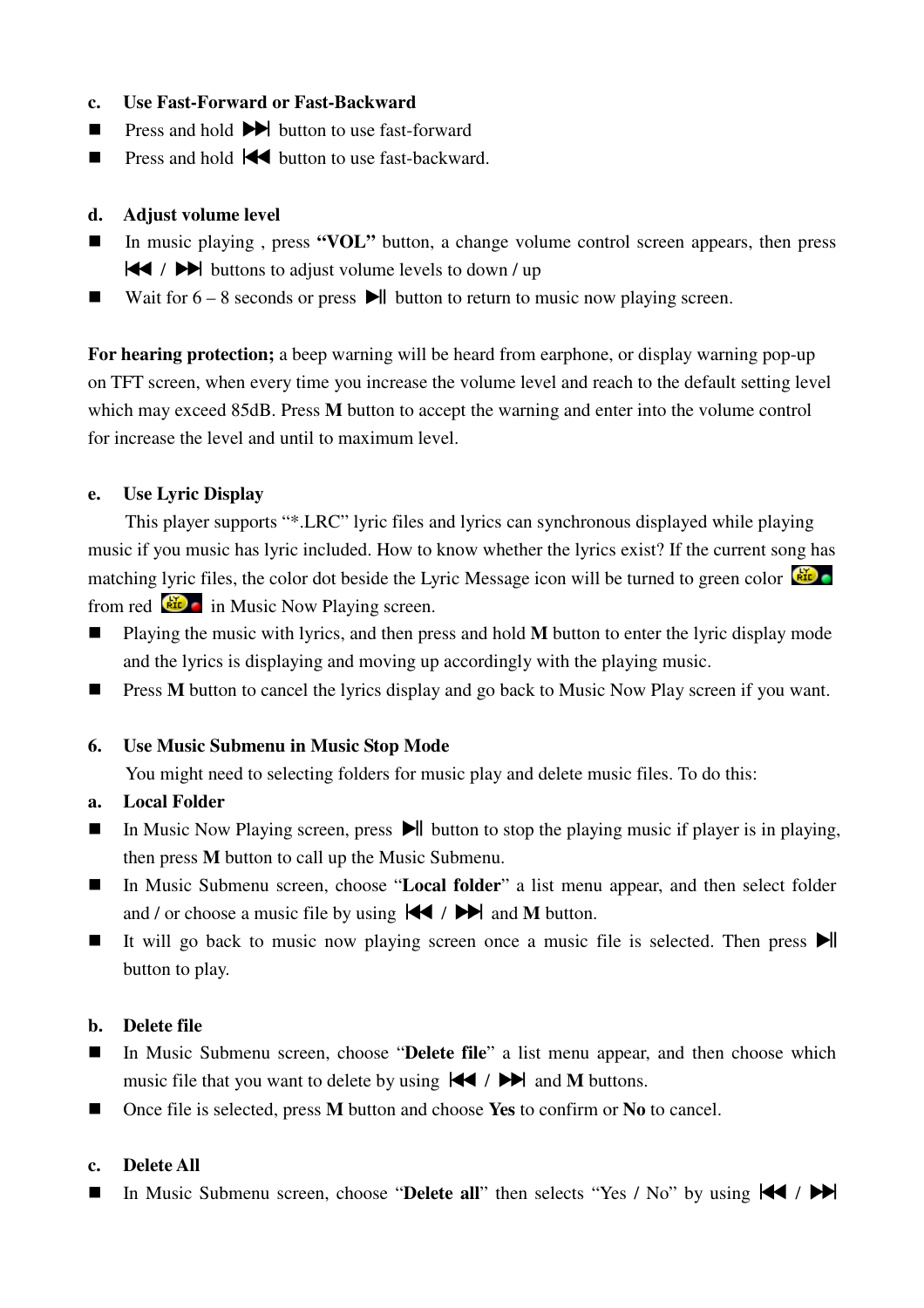button.

- One "YES" or "NO" appear then press **M** button to confirm.
- All music files will be deleted once YES is selected and confirmed, a "Deleting" screen appear for a while and deleting process is in progress, then "Empty disk!" message will shown on screen for few seconds.

# **d. Exit**

 $\blacksquare$  Select Exit to back to music now playing screen.

# **7. Use Music Submenu in Music Playing Mode**

You might need to do some changes for music playing, such as repeat, EQ settings for music files… etc. To change setting:

# **a. To Set Repeat**

■ In music playing mode, press **M** button, a Music Submenu appear, then choose "**Repeat**", then choose "Normal / Repeat one / Folder / Repeat folder / Repeat all / Random / Intro" as you desired by using  $|\blacktriangleleft \rangle$   $\rangle$   $|\blacktriangleright \blacktriangleright \rangle$  and **M** buttons.

#### **b. To Change Equalizer**

 In music playing mode, press **M** button, a Music Submenu appear, the choose "**Equalizer**", then choose "Natural / Rock / Pop / Classic / Soft / Jazz / DBB" as you desired.

# **c. To set Replay Mode**

Set Repeat A-B:

- In Music Submenu, press **M** button, a list menu appear, then choose "**Replay mode**" then choose "Repeat", a letter "A" is flashing in Music Now Playing screen, then press  $\blacktriangleright$  button to select the starting point of track "A".
- Then a letter "B" is flashing once "A" is selected, use ▶ button again to select the ending point of track "B" which you want by using  $\blacktriangleright$  button. And now the A – B distance of track is repeating.
- However, the repeating time and the replay gap time is depend on the set values of Replay Time and Replay Gap have mentioned in below items.
- $\blacksquare$  To create another A B distance of track to repeat, press  $\blacktriangleright$  button again and then again. a new created A – B distance of track is repeating.
- $\blacksquare$  To cancel the repeat A B function, press the M button. Or press  $\blacktriangleright$  button to pause.

# Set Replay Times:

■ In music playing mode, press **M** button, a Music Sub-menu appear, the choose "**Replay times**", then choose "1 / 2 / 3 / 4 / 5 / 6 / 7 / 8 / 9 / 10" as you desired by using  $\blacktriangleleft$  /  $\blacktriangleright$  and M buttons. The Player will replay those music file as your selected number of times accordingly.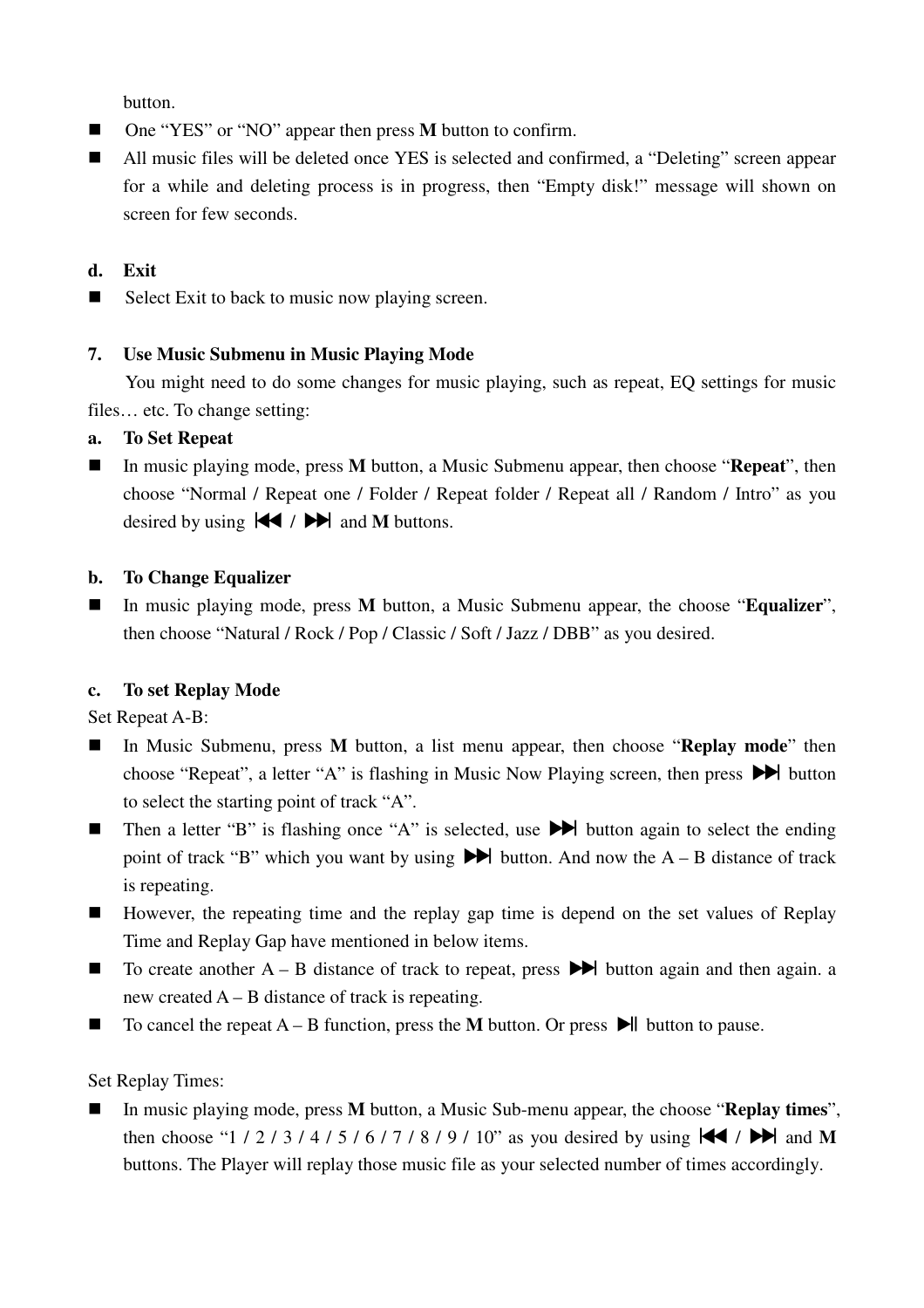Replay Gap:

- In music playing mode, press **M** button, a Music Sub-menu appear, the choose "**Replay Gap**", then choose "1 / 2 / 3 / 4 / 5 / 6 / 7/ 8 /9 / 10 second(s)" as you desired by using / and **M** buttons. The replay gap time in between music to music or in repeat A- B will replay and stop according the selected number of time.
- **d. Exit**
- $\blacksquare$  Select Exit to back to music now playing screen.

# **8. Use Movie Menu**

# **a. To Play Movie**

- From Main Menu, choose "**Movie**" by using  $\blacktriangleleft$  /  $\blacktriangleright$  and **M** button, a "Movie Now Playing" screen appears to use.
- In Movie Now Playing" screen, press  $\blacktriangleright$  key to start the play.
- **Press**  $\Box$  button to pause and to back to Movie Now Playing screen. Press it again, the video will play continue.
- **b. To Play Previous or Next Video**
- **Press**  $\blacktriangleright$  button to play next movie file.
- **Press**  $\blacktriangleleft$  button to play previous movie file.

# **c. Use Fast-Forward or Fast-Backward**

- **Press and hold**  $\blacktriangleright$  **button to play fast-forward.**
- **Press and hold**  $\blacktriangleleft$  **button to play fast-backward.**

# **d. Adjust Volume Level**

- In movie playing mode, press **VOL** button, then, press  $|\cdot|$   $\rangle$  key to decrease or increase the volume levels.
- To preset the volume level at movie stop mode, in Movie Now Playing screen press **VOL** button, a volume control screen appears to use. Then press  $\mathbf{H}$  /  $\mathbf{H}$  key to preset your desired volume levels.

**For hearing protection;** a beep warning will be heard from earphone, or display warning pop-up on TFT screen, when every time you increase the volume level and reach to the default setting level which may exceed 85dB. Press **M** button to accept the warning and enter into the volume control for increase the level and until to maximum level.

# **9. Use Movie Submenu**

You might need to selecting folders, delete movie files and set repeat for movie play. you can make change during in the playing mode at Movie Now playing screen To do this:

■ In "Movie Now Playing" screen, press M button to enter to movie submenu.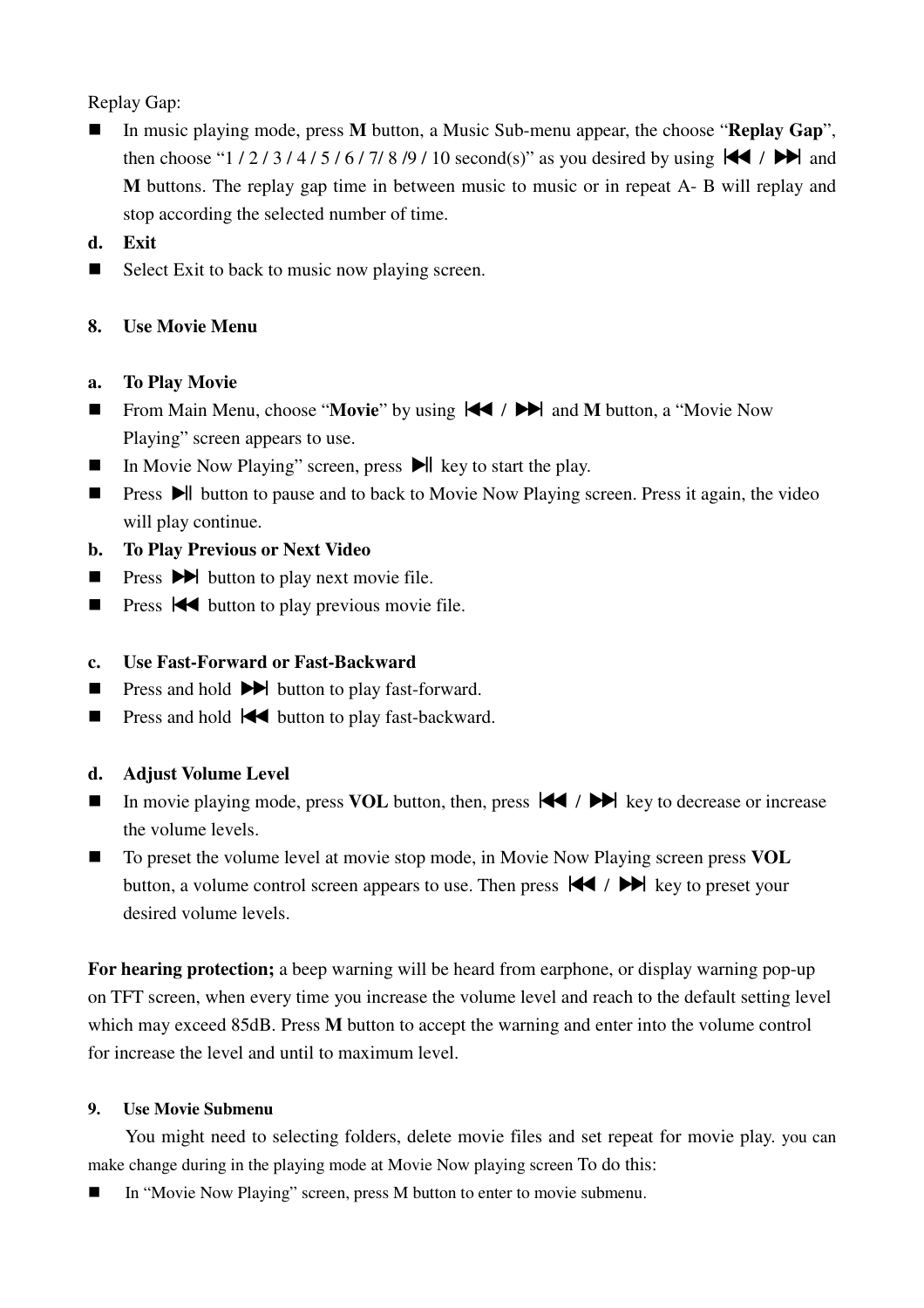#### **a. Local Folder**

- In movie submenu screen, choose "**Local Folder**", a file list menu appear, and then select folder and / or choose a desired movie file to play by using  $|\blacktriangleleft|$   $\rangle$   $\rangle$   $|\blacktriangleright|$  and M button.
- It will go back to music now playing screen once a music file is selected. Then press  $\blacktriangleright$ button to play.

#### **b. Delete File**

- In movie submenu screen, choose "**Delete file**" a file list menu appear, and then choose which movie file that you want to delete by using  $\blacktriangleright$  /  $\blacktriangleright$  buttons.
- Once file is selected, press **M** button and choose "Yes" to confirm or "No" to cancel.

#### **c. Delete All**

- In movie submenu screen, choose "**Delete all**" then selects "Yes / No" by using  $\blacktriangleleft$  /  $\blacktriangleright$ button.
- One "YES" or "NO" appear then press **M** button to confirm.
- All music files will be deleted once YES is selected and confirmed, a "Deleting" screen appear for a while and deleting process is in progress, then "Empty disk!" message will shown on screen for few seconds.

#### **d. Repeat**

■ In movie submenu, choose "**Repeat**", then choose "Normal / Repeat one / Folder / Repeat folder / Repeat all / Random / Intro" as you desired by using  $\blacktriangleleft$  /  $\blacktriangleright$  and **M** buttons.

#### **e. Exit**

 $\blacksquare$  Select Exit to back to music now playing screen.

#### **10. Convert Video files into AM**V

This tool can be used to transform those video files into AMV files on the computer before you upload them to you player.

- To install this video convert tool to you computer, click "**Utilities > video conversion software**" in provided CD. (or stored in your Player)
- Select "Setup" to start the install program, the software will automatically install to you computer.
- After installation is done, open **AMV Video converter** on the PC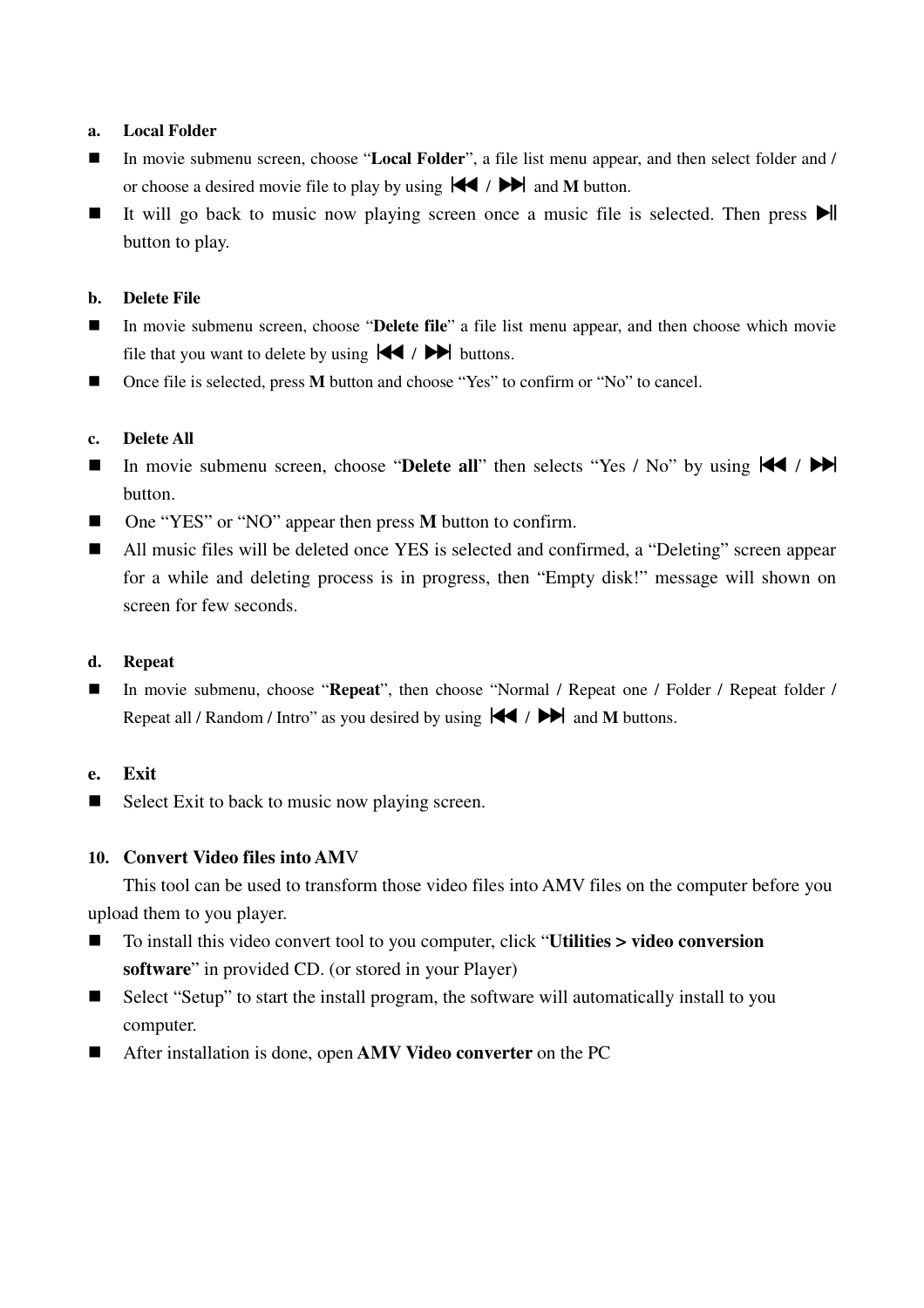| AMV convert Tool                       |                                             |             |
|----------------------------------------|---------------------------------------------|-------------|
|                                        | Input file<br>$01$ . wm $v$                 |             |
|                                        | Output file C:\Documents and Settings       |             |
|                                        | Output Info -                               |             |
|                                        | Finish time 0:00<br>Start time 0:00         |             |
|                                        | Total time 0:00<br>Elapsed time 0:00        |             |
|                                        |                                             |             |
|                                        |                                             |             |
| ⊩⇒<br>പി                               |                                             |             |
| 网<br>网                                 | $\lambda_{\ell}$<br>o                       |             |
| Select Name<br>☑<br>F:\flashfxp\01.wmv | Audio Files<br>Status<br>Not converted 0:00 | <b>Time</b> |
|                                        |                                             |             |
|                                        |                                             |             |
| Progrees                               | 0 <sup>96</sup>                             |             |

**Noted:** This program is used to convert video files into AMV format, currently only AMV format is supported.

- Run "**AMV Video Converter**", click **■** to choose the folder where to save the AMV files, and then click  $\Box$  to select the folder where the original files are. The original file will show in the file window once selected.
- Select with highlight the unprocessed AMV files in the file window, the  $\Box$  icon will be highlighted into  $\Box$ . And then click  $\Box$  icon and a dialog box will be shown.



- Choosing pixels of AMV to "160x120" and Frames per second to "middle", then click OK to confirm.
- $\blacksquare$  Click  $\curvearrowright$  to start converting.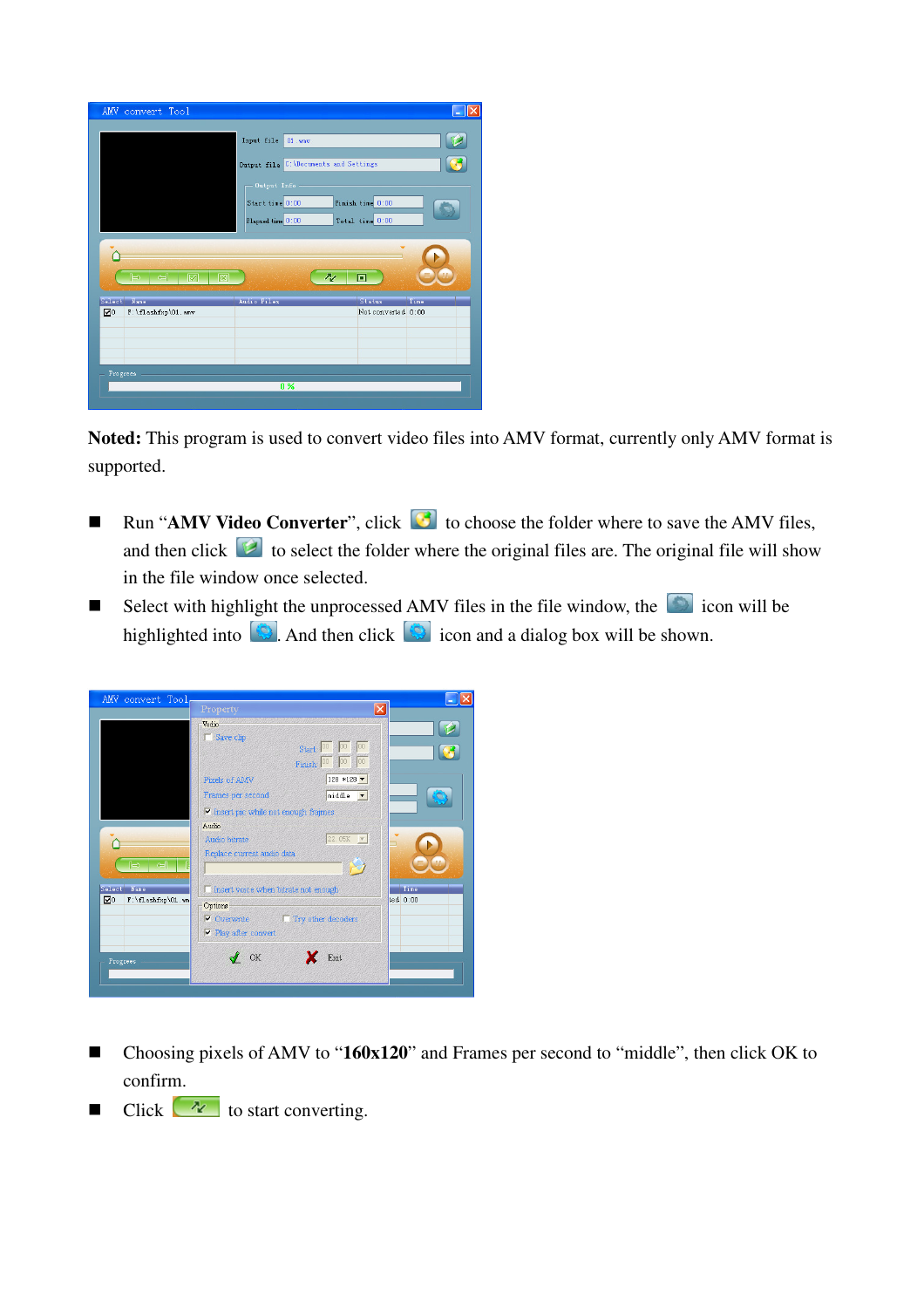| AMV convert Tool                                              |                                                                                                                                 |                                     |              |
|---------------------------------------------------------------|---------------------------------------------------------------------------------------------------------------------------------|-------------------------------------|--------------|
|                                                               | $01.$ wm $v$<br>Input file<br>Output file C: \Documents and Settings<br>$-$ Output Info<br>Start time 0:00<br>Elapsed time 4:02 | Finish time 4:02<br>Total time 4:02 | 隔            |
| 网<br>⊫<br>പ<br>网                                              | $\partial_{\ell}$                                                                                                               | G                                   |              |
| Select<br>Name<br>$\nabla$ <sub>0</sub><br>F:\flashfxp\01.wmv | Audio Files                                                                                                                     | Status<br>Converting                | Time<br>4:02 |
| Progrees                                                      | 51 %                                                                                                                            |                                     |              |

- After conversion, the AMV files will play automatically for preview.
- And now the converted AMV file is ready to transfer, you can simply copy and place those converted AMV files to the media player.

**Note:** Only pixels in **160x120** can be supported.

#### **11. Use Record Menu**

You can use the player as a Voice Recorder and recording voice memos using the built-in microphone.

# **1. To Start Recording Voice Memo**

■ From main menu, choose "**Record**" by using  $\blacktriangleleft$  / ▶ and **M** buttons, a "Now Recording" screen appear to use.



#### **"Now Recording" Screen**

#### **2. To Start / Pause Recording**

- **Press**  $\triangleright$  **button to start the recording and the recording time is running.**
- **Press**  $\blacktriangleright$  button to pause the recording and recording time will stop and flashing. Press it again the recording and time will run continue.

#### **3. To Save and Stop Recording File**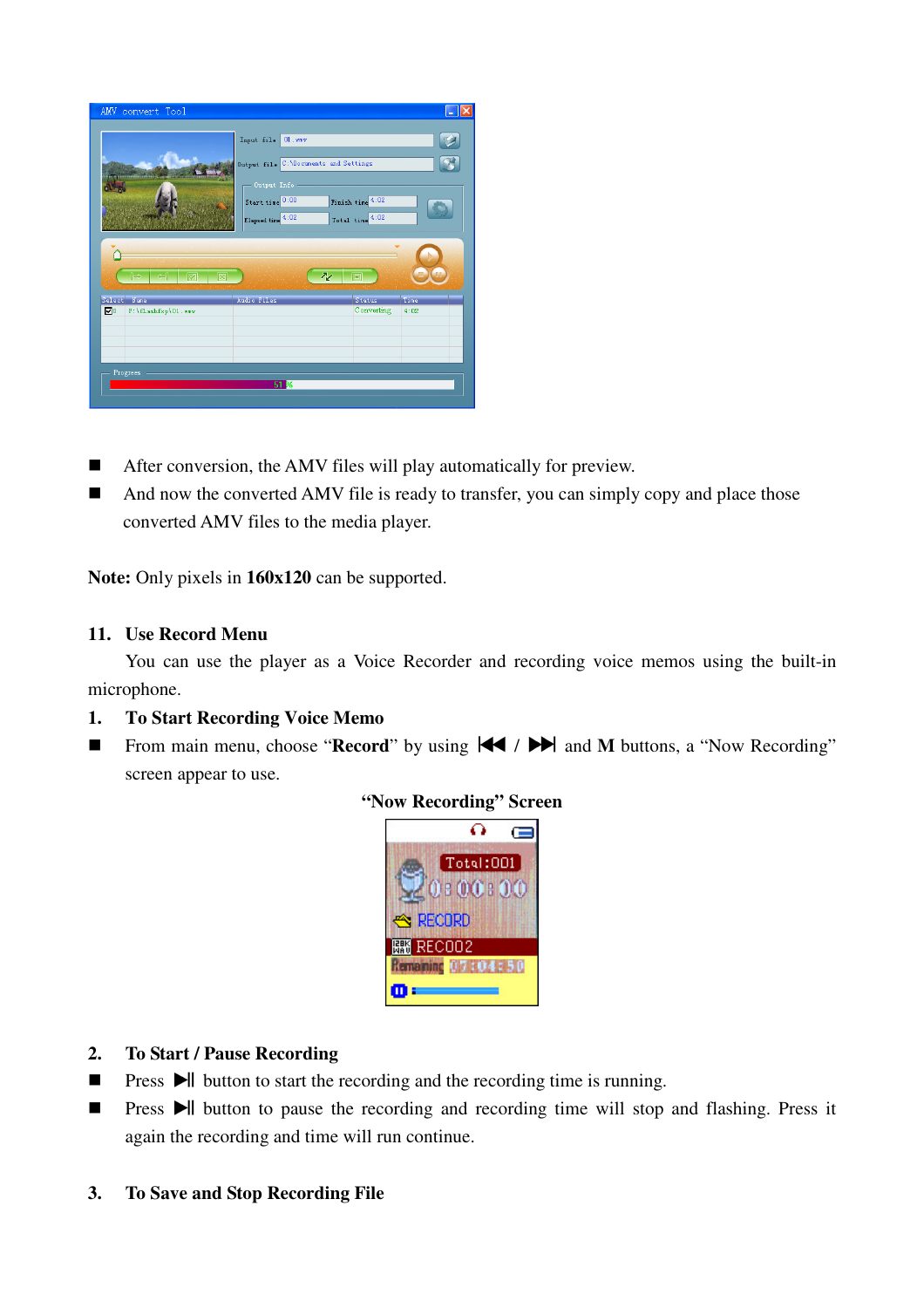**Press and hold M button, the recorded file will save into memory.** 

#### **12. Use Record Submenu (in Stop Mode)**

You might need to change the folder locations which want to store the record file and / or change record quality to better compression values.

■ In Now Recording screen at stop mode, press **M** button, a "Record Sub-menu appear to use.

#### **a. Local folder**

- In record submenu, choose "**Local folder**" and then choose the folder name which you want to save the record file by using  $\blacktriangleright\blacklozenge$  /  $\blacktriangleright\blacktriangleright\blacktriangleright$  and **M** buttons.
- Once folder name selected, press and hold the **M** button, then the folder location is changed and go back to Now Recording screen.
- And now you can see the folder name is changed at the Record Folder icon in "Now Recording" screen.

#### **b. Record Type**

■ In record submenu, choose "**Record type**", then choose "32K BPS / 64K BPS / 128K BPS / 256K BPS" values as you desired by using  $\blacktriangleright \blacktriangleright \blacktriangleright$  and **M** buttons.

#### **13. Use Voice Menu**

For playback and manage the recorded voice memos file.

■ From main menu, choose "**Voice**" menu by using  $\blacktriangleleft$  /  $\blacktriangleright$  and **M** buttons, a "Voice Now Playing" screen appear to use.



- **a. To Play and Pause Recorded Voice Memos**
- In Voice Now Playing screen, press  $\blacktriangleright$  button to start to play the recorded file.
- **Press**  $\blacktriangleright$  button to pause the playing file.
- **b. To Play Previous or Next File**
- **Press**  $\blacktriangleright$  **button to play next file.**
- **Press**  $\blacktriangleleft$  button to play previous file.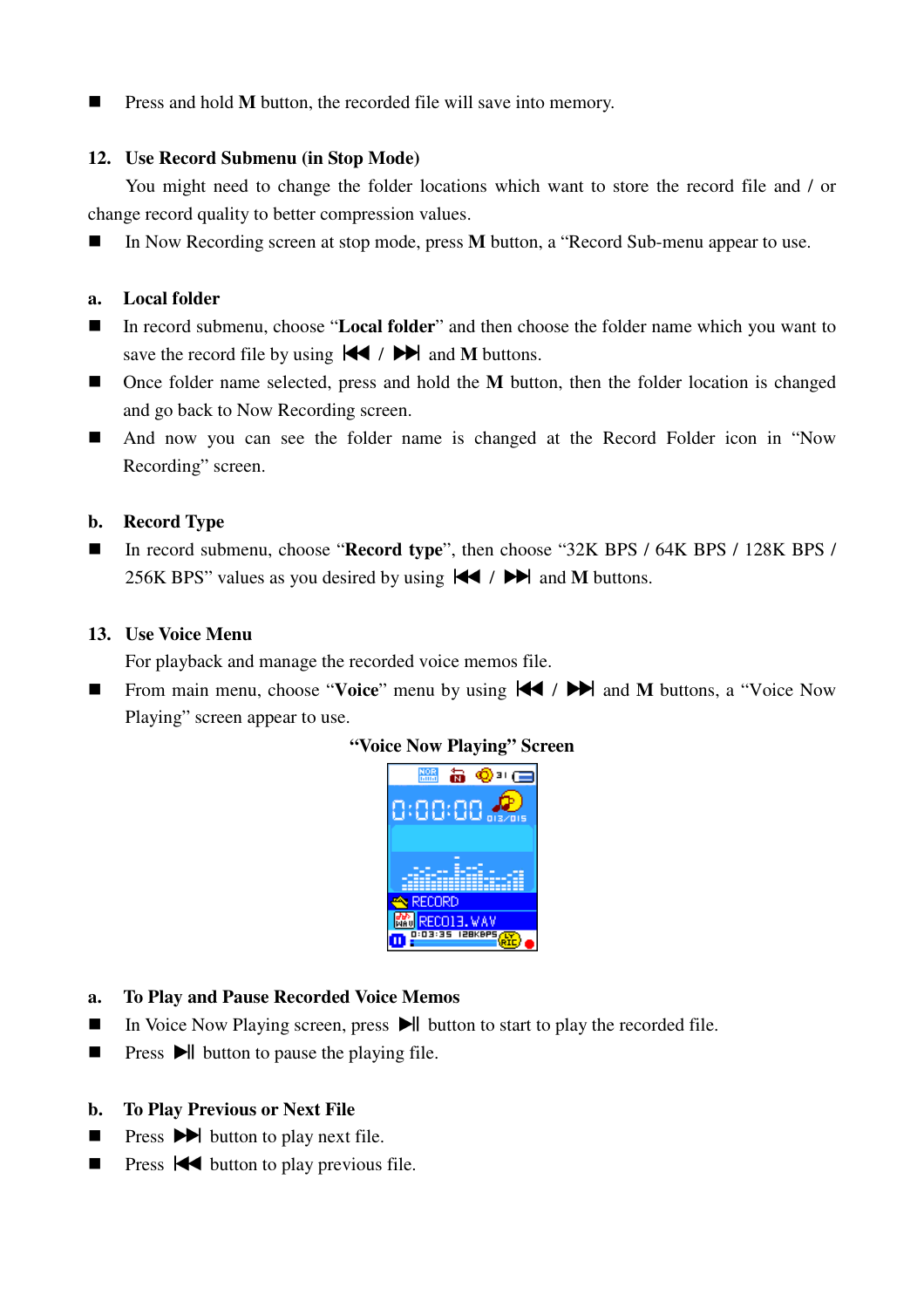# **c. To Fast-Forward or Fast-Backward**

Press and hold  $\blacktriangleright$  buttons to use fast-forward Press and hold  $\blacktriangleleft$  button to use fast-backward.

# **d. Adjust volume level**

- In music playing, press "**VOL**" button, a change volume control screen appears, then press / buttons to adjust volume levels to down / up
- Wait for  $6 8$  seconds or press  $\blacktriangleright$  button to return to music now playing screen.

# **14. Use Voice Submenu in Stop Mode**

You might need to change some setting as you desired for playing Voice file, you can make change during in the playing mode at Voice Now Playing screen

# **a. Local Folder**

- In Voice Now Playing screen, press  $\blacktriangleright$  button to pause / stop the playing file, if in playing mode, then press **M** button to call up the voice submenu.
- In Voice submenu screen, choose "**Local folder**" a list menu appear, and then select folder and / or choose a voice file by using  $\blacktriangleleft$  /  $\blacktriangleright$  and M button.
- It will go back to music now playing screen once a music file is selected. Then press  $\blacktriangleright$ button to play.

# **b. Delete File**

- In voice submenu screen, choose "**Delete file**" a list menu appear, and then choose which voice file that you want to delete by using  $\blacktriangleright \blacktriangleright \blacktriangleright$  and **M** buttons.
- Once file is selected, press **M** button and choose **Yes** to confirm or **No** to cancel.

# **c. Delete All**

- In voice sub-menu screen, choose "Delete all" then selects "Yes / No" by using  $\blacktriangleleft$  /  $\blacktriangleright$ button.
- One "YES" or "NO" appear then press **M** button to confirm.
- All music files will be deleted once YES is selected and confirmed, a "Deleting" screen appear for a while and deleting process is in progress, then "Empty disk!" message will shown on screen for few seconds.

# **d. Exit**

 $\blacksquare$  Select Exit to back to music now playing screen.

# **15. Use Voice Sub-menu in Playing Mode**

You might need to do some changes for music playing, such as repeat, EQ settings for music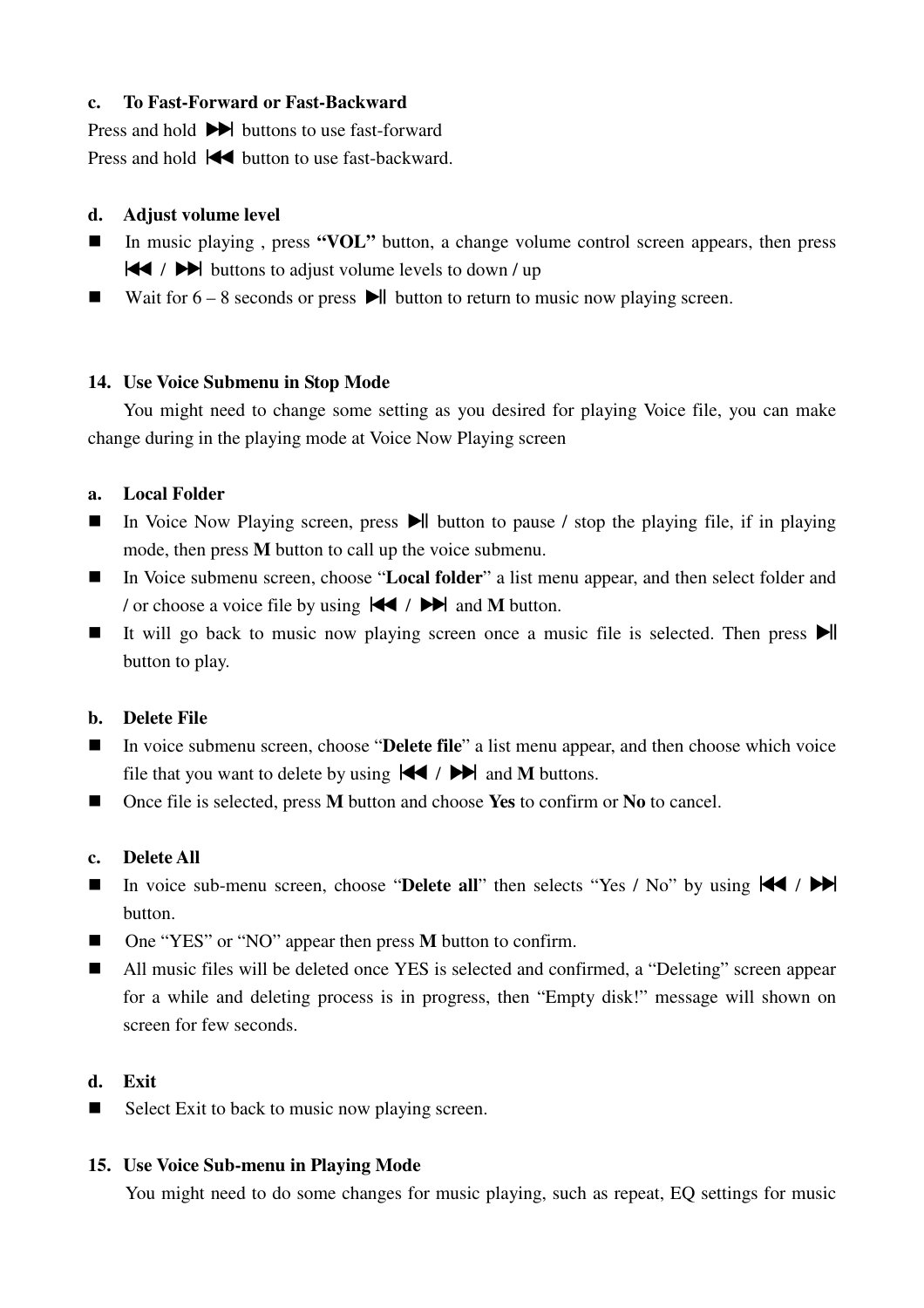files… etc. To change setting:

**a. Repeat** 

■ In voice playing mode, press **M** button, a Music Sub-menu appear, then choose "**Repeat**", then choose "Normal / Repeat one / Folder / Repeat folder / Repeat all / Random / Intro" as you desired by using  $|\blacktriangleleft \rangle$  /  $|\blacktriangleright \blacktriangleright \rangle$  and M buttons.

# **b. Replay Mode**

Set Repeat A-B:

- In voice playing mode, press **M** button, a list menu appear, then choose "**Replay mode**" then choose "**Repeat**", a letter "A" is flashing in Voice Now Playing screen, then press  $\blacktriangleright$  button to select the starting point of track "A".
- **Then a letter "B" is flashing once "A" is selected, use**  $\blacktriangleright$  **button again to select the ending** point of track "B" which you want by using  $\blacktriangleright$  button. And now the A – B distance of track is repeating.
- However, the repeating time and the replay gap time is depend on the set values of Replay Time and Replay Gap have mentioned in below items.
- $\blacksquare$  To create another A B distance of track to repeat, press  $\blacktriangleright$  button again and then again. a new created  $A - B$  distance of track is repeating.
- $\blacksquare$  To cancel the repeat A B function, press the M button. Or press  $\blacksquare$  button to pause.

# Set Replay Times:

 In voice playing mode, press **M** button, a Music Sub-menu appear, the choose "**Replay times**", then choose "1 / 2 / 3 / 4 / 5 / 6 / 7 / 8 / 9 / 10" as you desired by using  $\blacktriangleleft$  /  $\blacktriangleright$  and M buttons. The Player will replay those music file as your selected number of times accordingly.

# Replay Gap:

 In voice playing mode, press **M** button, a Music Sub-menu appear, the choose "**Replay Gap**", then choose "1 / 2 / 3 / 4 / 5 / 6 / 7/ 8 /9 / 10 second(s)" as you desired by using / and **M** buttons. The replay gap time in between music to music or in repeat A- B will replay and stop according the selected number of time.

# **c. Exit**

 $\blacksquare$  Select Exit to back to music now playing screen.

**Note:** Press and hold the **M** button will go back to Main Menu directly.

# **16. Use Photo Browse**

You can use the player as picture / photo viewer:

To browse picture / photo file, from main menu choose "**Photo**" by using  $\left|\mathbf{A}\right|$  /  $\mathbf{P}\right|$  and **M** button, a list menu appear to use.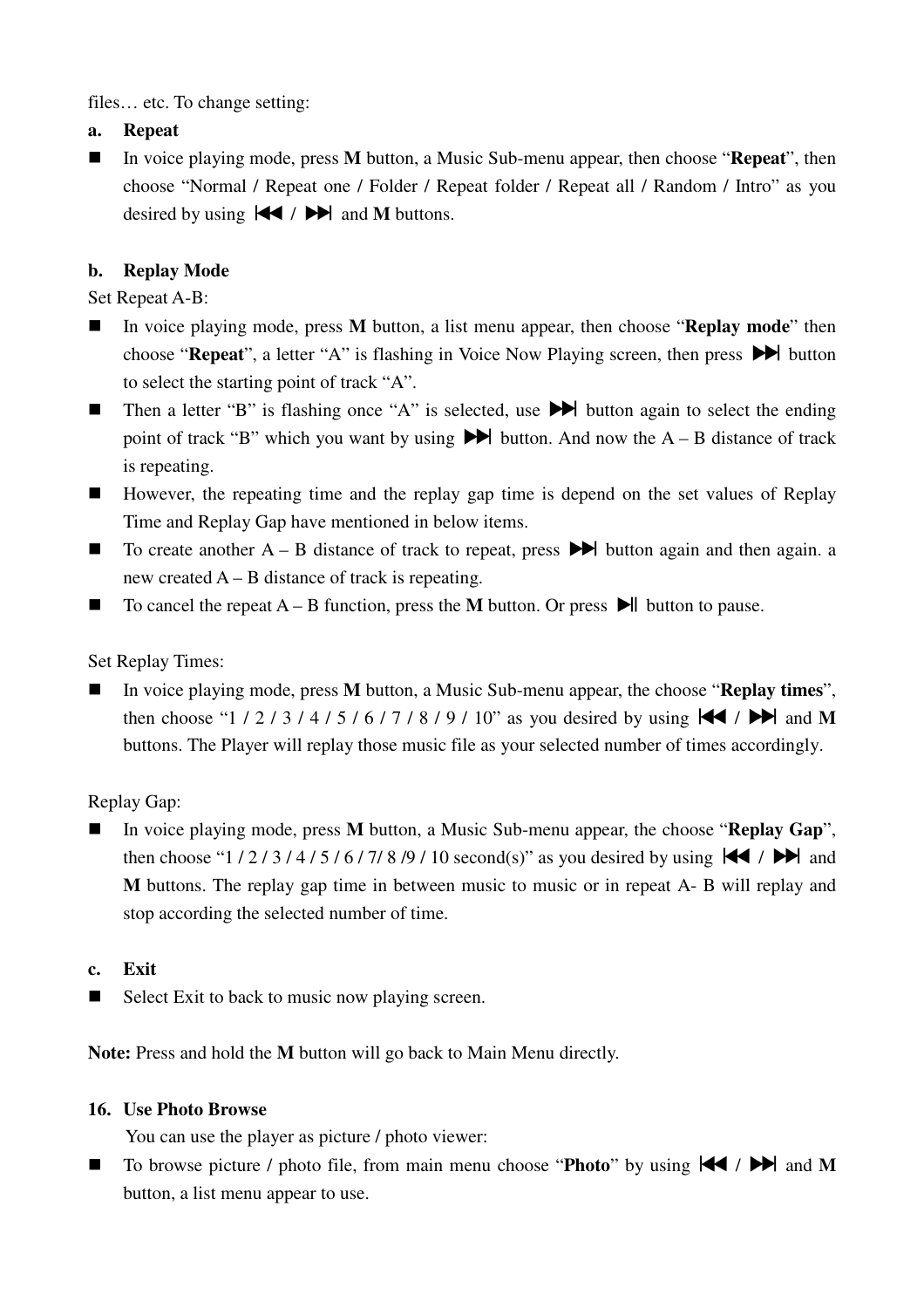- Choose a file by using  $\blacktriangleleft$  /  $\blacktriangleright$  button, and then press  $\blacktriangleright$  button to play.
- **Press**  $\blacktriangleright$  button to stop and to go back to list menu for other files selection.
- $\blacksquare$  To change previous / next photo, press  $\blacktriangleleft$  /  $\blacktriangleright$  button.
- **Press and hold M** button to back to main menu.

# **17. Use Photo Submenu in List Screen**

You might need to change some setting for photo browse. To change setting:

# **a. Local Folder**

- In list menu, press **M** button to call up the photo submenu.
- In photo submenu, choose "**Local folder**" a list menu appear, and then choose folder and file to browse by using  $|\blacktriangleleft|$  /  $|\blacktriangleright|$  and M button.
- $\Box$  Once photo file is selected, press  $\Box$  button to play.

# **b. Playback Set**

- In photo submenu, choose "**Playback set**" and then choose "Manual play". However, you need to use  $\blacktriangleleft$  /  $\blacktriangleright$  button to browse next / previous photo in photo playing mode when Manual Play is selected.
- Choose "Auto play", a setting menu appear, then choose "2 / 3 / 4 / 5 / 5 / 6 / 7 / 8 / 9 / 10 second(s)" as you desired by using  $|\blacktriangleleft|$  /  $|\blacktriangleright|$  and M buttons. The slide show function is activated as your selected time gap to playing the photo files one by one automatically.

# **c. Delete file**

- In photo submenu, choose "**Delete file**" a list menu appear, and then choose which photo file that you want to delete by using  $\blacktriangleleft$  /  $\blacktriangleright$  button.
- Once file is selected, press **M** button and choose Yes to confirm or No to cancel.

# **d. Delete All**

- In photo submenu, choose "**Delete all**" then selects "Yes / No" by using  $\left|\mathbf{\blacktriangleleft} \right|$  /  $\mathbf{\blacktriangleright}$  button.
- One "YES" or "NO" appear then press **M** button to confirm.
- All photo files will be deleted once YES is selected and confirmed, a "Deleting" screen appear for a while and deleting process is in progress, then "Empty disk!" message will shown on screen for few seconds.

# **e. Exit**

Select **Exit** for back to photo browse list menu screen.

# **18. Use eBook Menu**

You can use the player as a text reader with supported file format (.TXT).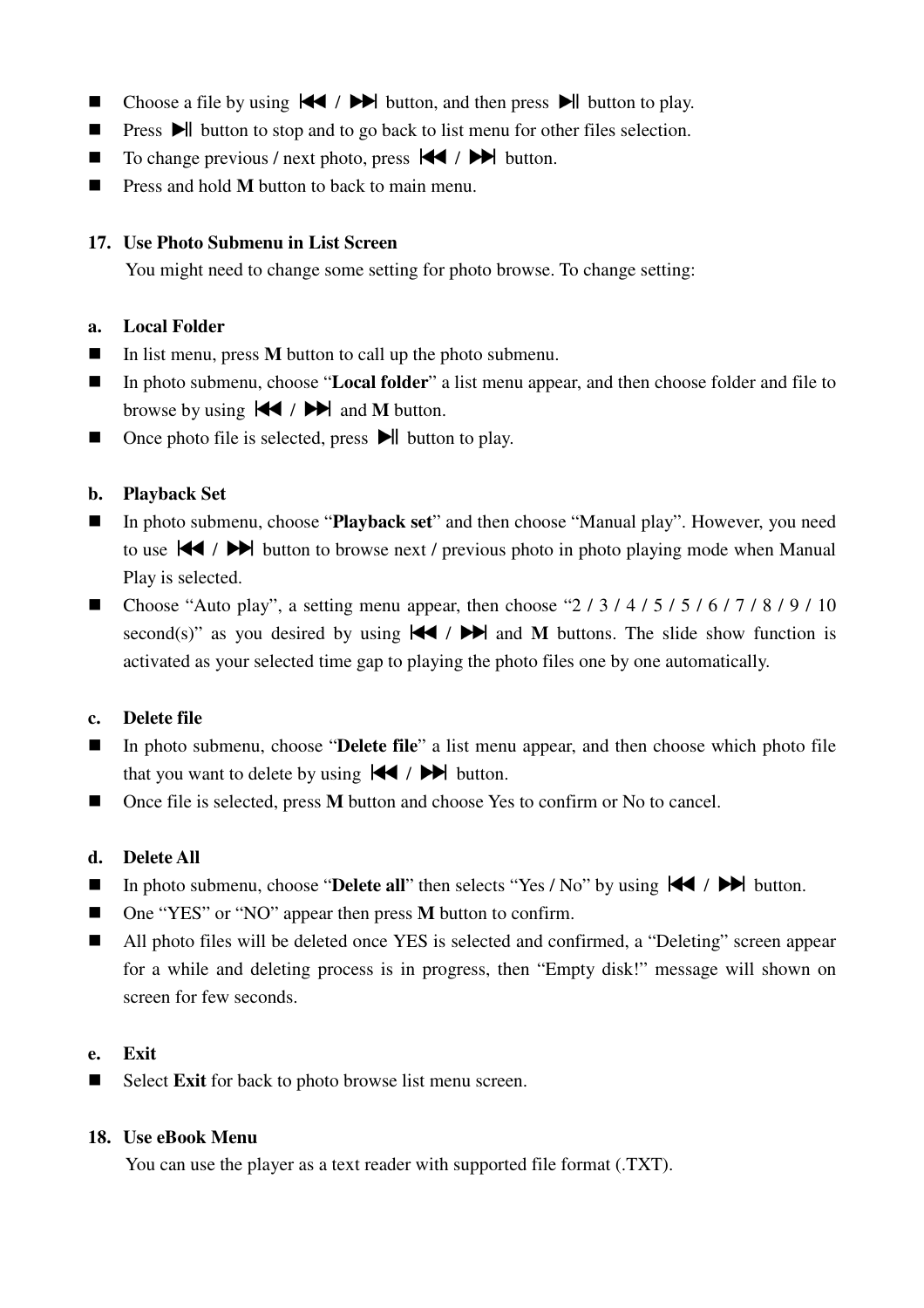# **a. To open eBook**

- **From main menu, choose "eBook"** by using  $\left|\mathbf{A}\right|$  /  $\mathbf{H}$  and **M** buttons. A list menu appears to use.
- Choose a file which you want to read by using  $\blacktriangleright$   $\blacktriangleright$  button, and then press  $\blacktriangleright$  button to play.
- **Press**  $\rightarrow$  **button to change next page,**
- **Press**  $\blacktriangleleft$  button to go back to previous page,
- Back to list menu screen, press  $\blacktriangleright$  button.
- Go back to main menu, press and hold **M** button

# **19. Us eBook Submenu in list menu screen**

You might need to change some setting for eBook reading. To change setting:

# **a. Local Folder**

- In eBook list menu screen, press **M** button to call up the eBook Submenu.
- In eBook Submenu, choose "**Local folder**" a list menu appear, and then choose folder and file by using  $\blacktriangleright$   $\blacktriangleright$   $\blacktriangleright$  button.
- Once file is selected, press **M** button then **D**<sup>I</sup> button to read.

# **b. Playback Set**

- In eBook Submenu, choose "**Playback set**" and then choose "**Manual play**". You need to use  $\blacktriangleright\blacktriangleright\blacktriangleright\blacktriangleright\blacktriangleright$  button to change next / previous page for reading when Manual Play is selected. Or,
- Choose "Auto play", a setting menu appears, then choose " $1/2/3/4/5/5/6/7/8/9/10$ second(s)" as you desired by using  $|\blacktriangleleft| / \blacktriangleright|$  and M buttons. The Page Flip function is activated as your selected time gap to playing.

# **c. Delete file**

- In eBook Submenu, choose "**Delete file**" a list menu appear, and then choose which eBook file that you want to delete by using  $\blacktriangleright$  /  $\blacktriangleright$  button.
- Once file is selected, press **M** button and choose **Yes** to confirm or **No** to cancel.

# **d. Delete All**

- In eBook Submenu, choose "**Delete all**" then selects "Yes / No" by using  $\left|\mathbf{A}\right|$  /  $\mathbf{D}\right|$  button.
- One "YES" or "NO" appear then press **M** button to confirm.
- All eBook files will be deleted once YES is selected and confirmed, a "Deleing" screen appear for a while and deleting process is in progress, then "Empty disk!" message will shown on screen for few seconds.
- **e. Exit**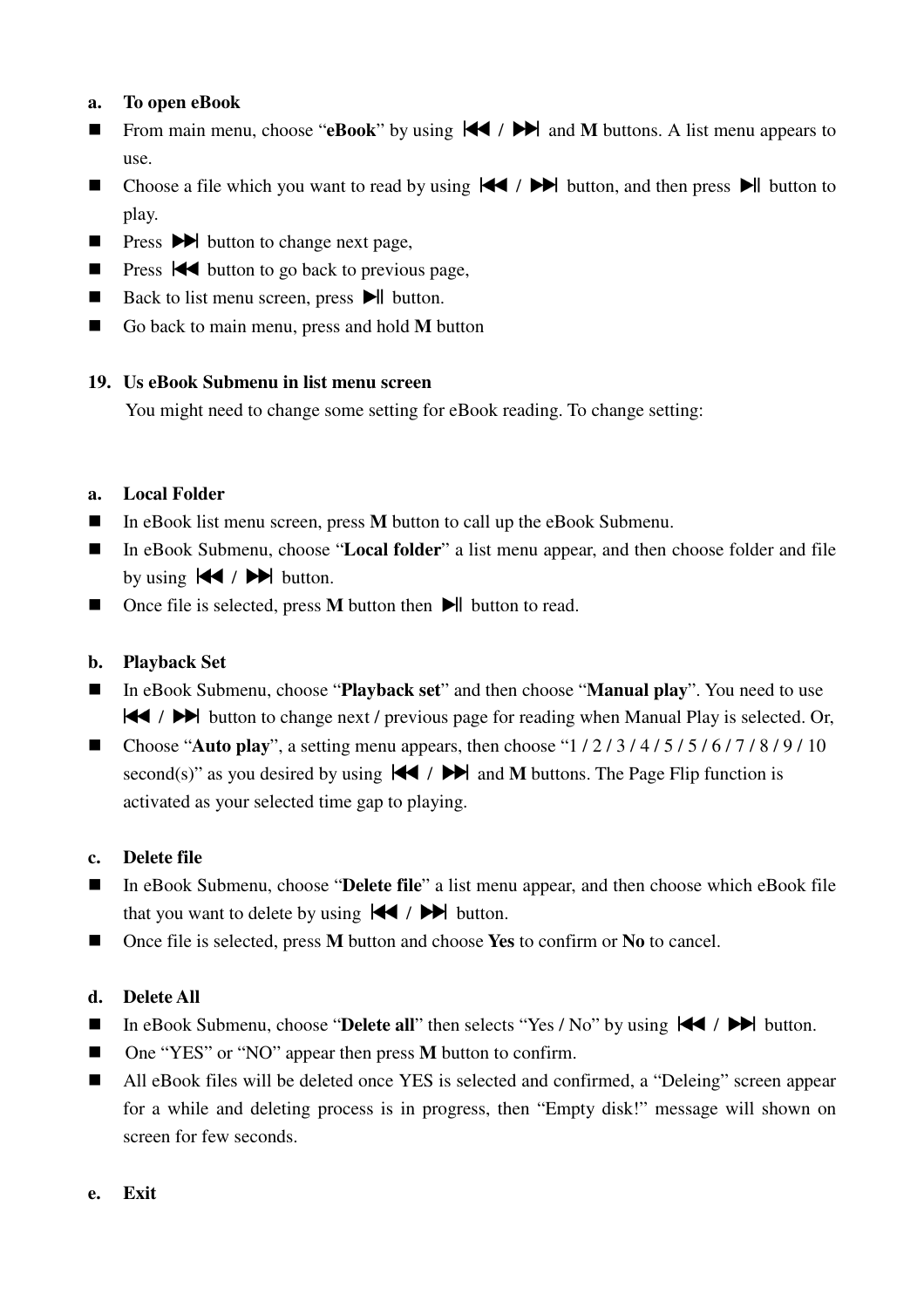■ Select Exit for back to eBook list menu screen.

# **20. Us eBook Submenu in Playing Mode**

You might need to add, select and delete some bookmark when you reading, to do this:

- **a. Bookmark Select**
- In eBook playing mode, choose "**Bookmark select**" by using  $\blacktriangleleft$  /  $\blacktriangleright$  and **M** button.
- Choose a stored bookmark which you want to call and then press **M** button to play.

# **b. Bookmark Delete**

- In eBook playing mode, choose "**Bookmark delete**" a list menu appears, and then choose which saved bookmark you want to delete by using  $\blacktriangleright$  /  $\blacktriangleright$  button.
- Once bookmark is selected, press **M** button to confirm. The bookmark is deleted and go back to current reading play.

# **c. Bookmark Add**

- In eBook playing mode, select the reading page you want to bookmark, press **M** button to call up eBook submenu.
- **E** Choose "**Bookmark Add**" by using  $|\blacktriangleleft|$   $\rangle$   $|\blacktriangleright|$  button and then press M button, the pages is saved into bookmark and go back to current reading page automatically.

# **d. Exit**

■ Select Exit for back to eBook list menu screen.

# **21. Use Memory Card Slot**

This player allows you to play those support media files from your memory card (T-Flash). Also it will increase the mobile hard disk memory capacity of the player if you use this option.

# **a. To Play From Memory Card:**

- Turn Off the player. Now insert your Micro SD memory card into the memory card slot on side of player.
- Turn On the player and now the Micro SD memory card, T-Flash, is ready to use.
- $\blacksquare$  The "Card folder" item will be existed to use when you enter into those music, movie, photo, , Record, Voice and eBook submenu.
- Go into the card folder and choose you desired folder(s) and file(s) to play.
- To take out the Micro SD memory card, turn Off the player.

# **22. Use Game Menu**

There have a game name "Snake". Control the snake move up, down, left and right to eat the food (dot) which will exist somewhere on TFT screen. The snake's body will get longer at every eats for food, but don't let the snake hit the walls and hit the snake body.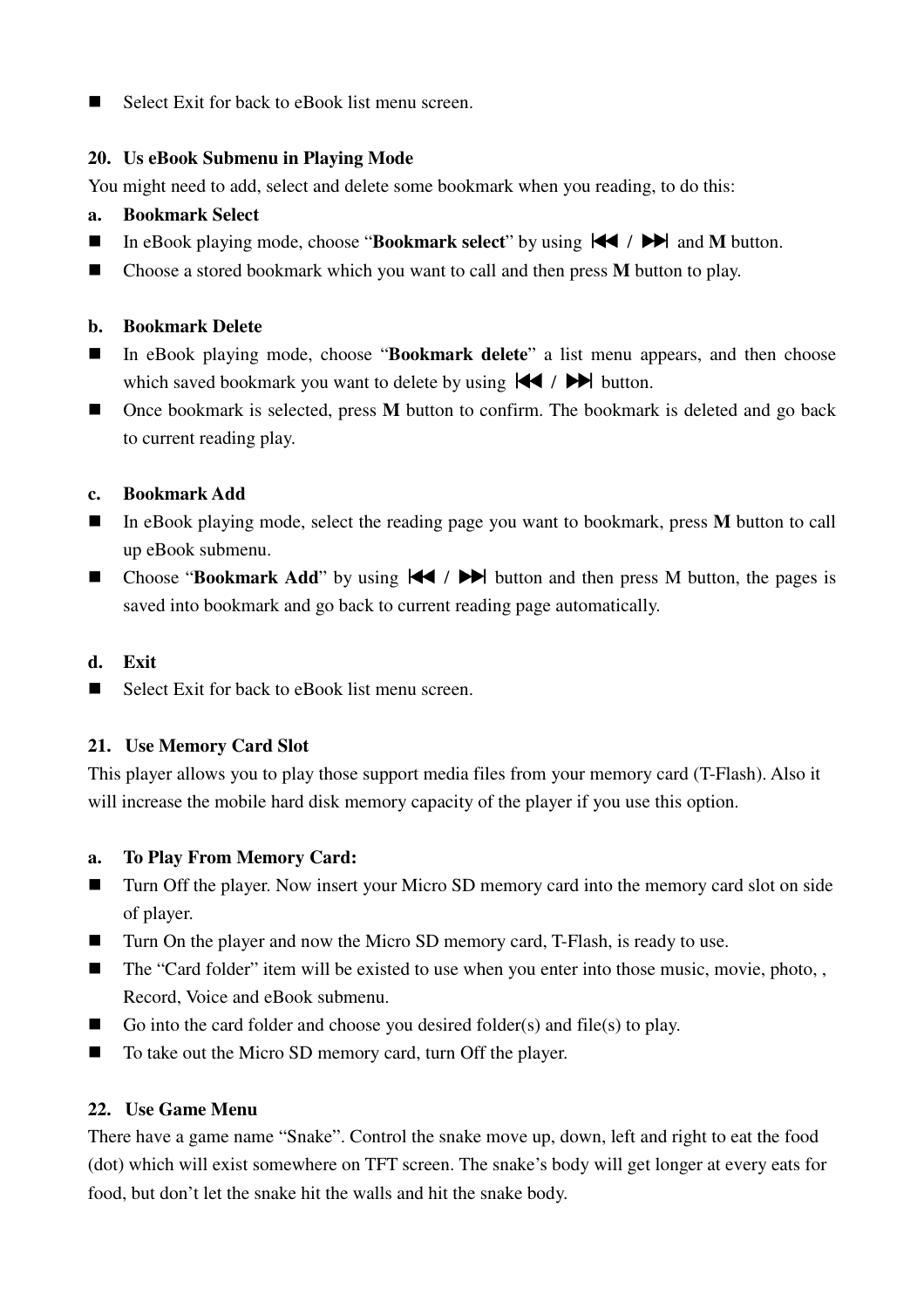- To play game, from Main menu, choose "Game" menu, then choose a game to play.
- Control KEY instruction; Press:  $\blacktriangleleft$  : left,  $\blacktriangleright$  : right, VOL: Up, M : up,  $\blacktriangleright$  II : Pause.
- **Press and hold <b>M** button to exit the game.

# **23. Trouble Shooting**

| Unit cannot turn ON               | * Check whether Power is slide to ON.           |
|-----------------------------------|-------------------------------------------------|
|                                   | * Check battery is it charged with enough       |
|                                   | energy.                                         |
| No sound is heard from headphone. | * Check whether Volume is set "0" and connect   |
|                                   | the headphone plugs firmly.                     |
|                                   | * Check whether the headphone plug is dirty.    |
|                                   | * Corrupted MP3 may make a static noise and     |
|                                   | the sound may cut off. Make sure that the music |
|                                   | files are not corrupted.                        |
| Characters in LCD are corrupted   | * Check whether the right language has been     |
|                                   | selected.                                       |
| Download of music files fails.    | * Check whether USB cable is damaged and is     |
|                                   | connected properly.                             |
|                                   | * Check whether driver is installed correctly.  |
|                                   | * Check whether the player's memory is in full. |

# **24. Specification**

| Dimension              | 82.5 mm (H) x 40 mm (W) x 8.5 mm (D)                   |                                                    |  |  |
|------------------------|--------------------------------------------------------|----------------------------------------------------|--|--|
| Weight                 | 28g                                                    |                                                    |  |  |
| <b>LCD</b>             | 1.8 Inches, Resolution (RGB)128 x 160                  |                                                    |  |  |
| PC connection          | USB 1.0/1.1/2.0                                        |                                                    |  |  |
| Earphone Impedance     | 32 Ohm                                                 |                                                    |  |  |
| <b>Internal Memory</b> | See carton                                             |                                                    |  |  |
|                        | Li-ion $3.7V$ , $170$ mAh                              |                                                    |  |  |
| <b>Battery</b>         | Max. Play Time: $> 8 - 10$ Hours (MP3 music with power |                                                    |  |  |
|                        | saving mode)                                           |                                                    |  |  |
|                        |                                                        | Max. Output Power of $  L = 275$ mV(rms) at 32 Ohm |  |  |
| Audio                  | Earphone                                               | $R = 275 \text{mV}$ (rms) at 32 Ohm                |  |  |
|                        | <b>Frequency Responses</b>                             | 20Hz to 20000Hz                                    |  |  |
|                        | <b>SNR</b>                                             | >60dB                                              |  |  |
| <b>Music Format</b>    | MP3 / WMA                                              | $32Kbps - 320kbps$                                 |  |  |
| Movie Format           | <b>AMV</b>                                             |                                                    |  |  |
| Recorder Coding        | WAV                                                    | 32/64/128/256kbps                                  |  |  |
| <b>Picture Format</b>  | <b>JPEG / BMP / GIF</b>                                |                                                    |  |  |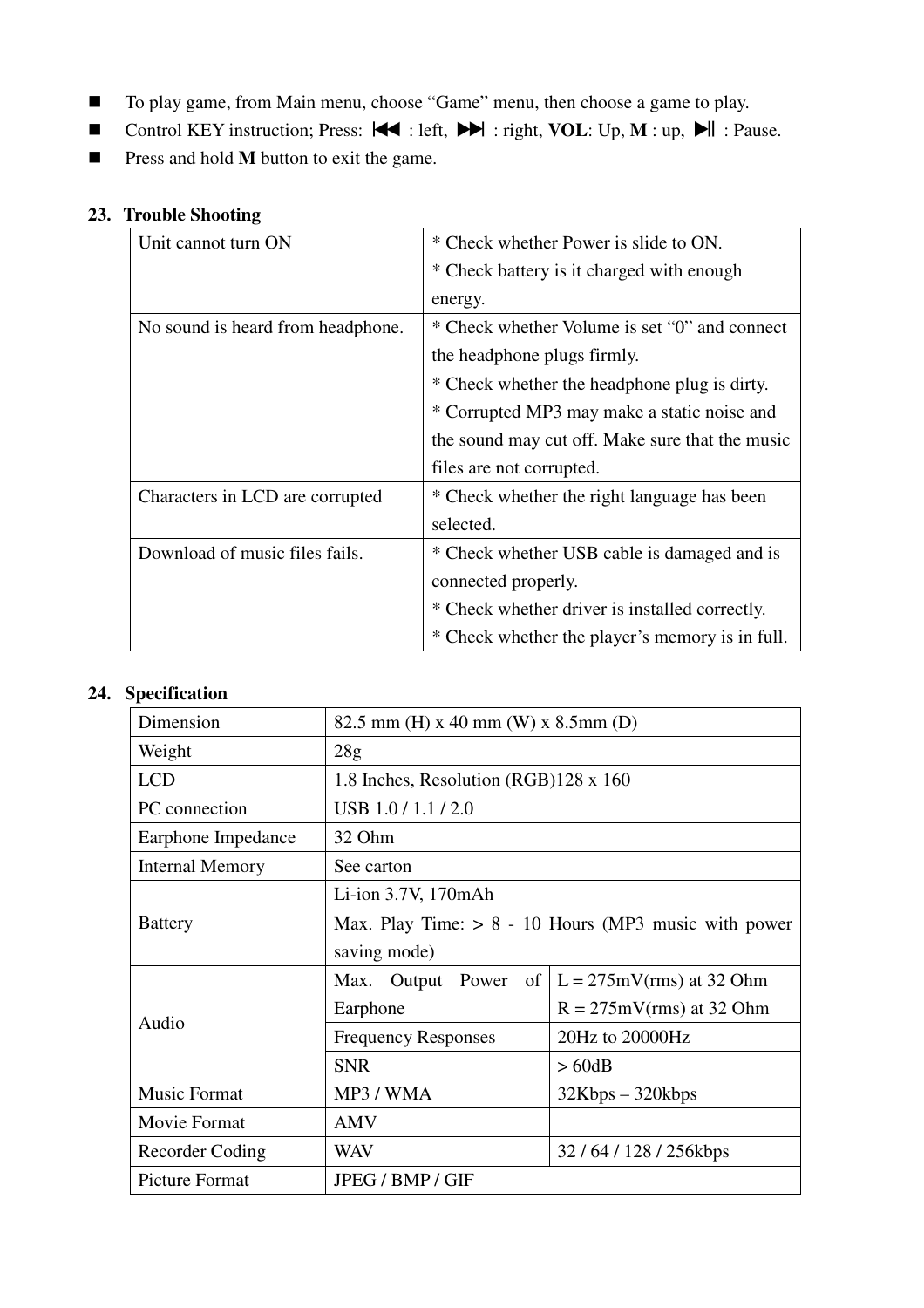| eBook Format                                         | <b>TXT</b>                             |
|------------------------------------------------------|----------------------------------------|
| Operating Temperature $\vert 0$ to 40 <sup>°</sup> C |                                        |
| <b>Operating System</b>                              | Window 2000/XP/Vista, Mac 9.2 or above |

# *Service and support*

For information: www.lenco.com

For support: http://lencosupport.zendesk.com

# **Lenco helpdesk:**

| Germany         | 0900-1520530  | (Local charges)               |
|-----------------|---------------|-------------------------------|
| The Netherlands | 0900-23553626 | $(Local charges + 1ct p/min)$ |
| Belgium         | 02-6200115    | (Local charges)               |
| France          | 03-81484280   | (Local charges)               |

The helpdesk is accessible from Monday till Friday from 9 AM till 6 PM.

When contacting Lenco, you will always be asked for the model and serial number of your product. The serial number can be found on the back of the device. Please write down the serial number below:

Model: XEMIO-655 Serial number:

Lenco offers service and warranty in accordance to European law, which means that in case of repairs (both during and after the warranty period) you should contact your local dealer. **Important note:** It is not possible to send products that need repairs to Lenco directly.

**Important note:** If this unit is opened or accessed by a non-official service center in any way, the warranty expires.

This device is not suitable for professional use. In case of professional use, all warranty obligations of the manufacturer will be voided.